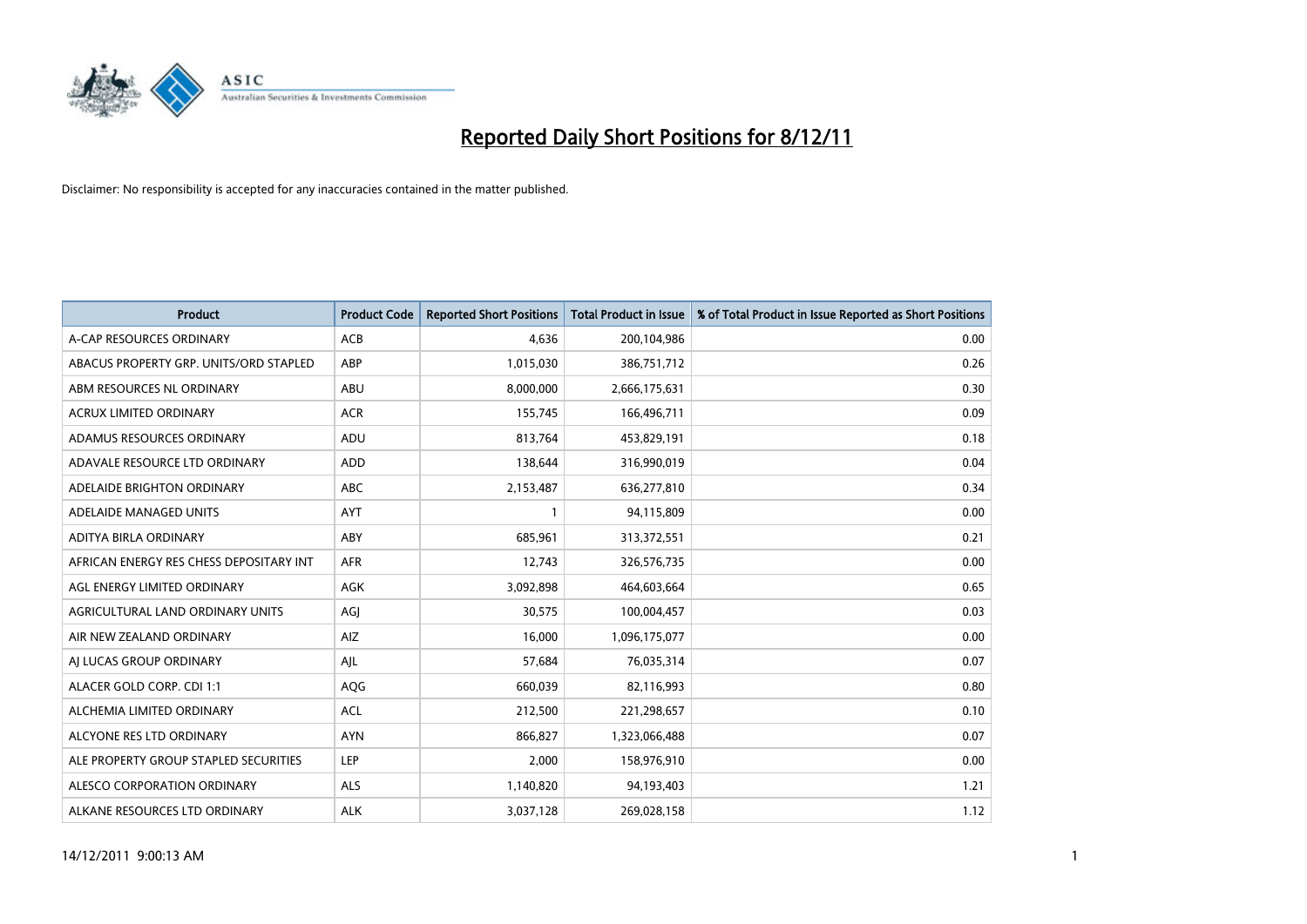

| <b>Product</b>                         | <b>Product Code</b> | <b>Reported Short Positions</b> | <b>Total Product in Issue</b> | % of Total Product in Issue Reported as Short Positions |
|----------------------------------------|---------------------|---------------------------------|-------------------------------|---------------------------------------------------------|
| ALLIANCE RESOURCES ORDINARY            | AGS                 | 13,756                          | 341,172,309                   | 0.00                                                    |
| ALLIED GOLD MIN PLC CDI 1:1            | <b>ALD</b>          | 23,023                          | 73,165,755                    | 0.03                                                    |
| ALLIED HEALTH LTD ORDINARY             | AHZ                 | 134,528                         | 656,324,383                   | 0.02                                                    |
| ALTONA MINING LTD ORDINARY             | <b>AOH</b>          | 711,380                         | 518,687,704                   | 0.14                                                    |
| ALUMINA LIMITED ORDINARY               | <b>AWC</b>          | 26,973,732                      | 2,440,196,187                 | 1.11                                                    |
| AMADEUS ENERGY ORDINARY                | AMU                 | 454,000                         | 274,786,018                   | 0.17                                                    |
| AMALGAMATED HOLDINGS ORDINARY          | <b>AHD</b>          | 830                             | 157,480,461                   | 0.00                                                    |
| AMCOR LIMITED ORDINARY                 | <b>AMC</b>          | 3,393,322                       | 1,221,776,347                 | 0.25                                                    |
| AMP LIMITED ORDINARY                   | AMP                 | 4,303,601                       | 2,854,672,784                 | 0.14                                                    |
| AMPELLA MINING ORDINARY                | <b>AMX</b>          | 708,222                         | 205,985,108                   | 0.34                                                    |
| ANGLOGOLD ASHANTI CDI 5:1              | AGG                 | 1,000                           | 89,207,765                    | 0.00                                                    |
| ANSELL LIMITED ORDINARY                | <b>ANN</b>          | 2,567,872                       | 130,722,865                   | 1.96                                                    |
| ANZ BANKING GRP LTD ORDINARY           | ANZ                 | 20,112,064                      | 2,634,777,566                 | 0.75                                                    |
| APA GROUP STAPLED SECURITIES           | <b>APA</b>          | 6,033,865                       | 639,334,625                   | 0.94                                                    |
| APEX MINERALS NL ORDINARY              | AXM                 | 885,146                         | 5,550,243,713                 | 0.02                                                    |
| APN EUROPEAN RETAIL UNITS STAPLED SEC. | <b>AEZ</b>          | 11,832                          | 544,910,660                   | 0.00                                                    |
| APN NEWS & MEDIA ORDINARY              | <b>APN</b>          | 25,240,516                      | 630,211,415                   | 3.99                                                    |
| AQUARIUS PLATINUM. ORDINARY            | <b>AOP</b>          | 2,573,125                       | 470,312,578                   | 0.54                                                    |
| AQUILA RESOURCES BONUS DEFERRED        | <b>AQABB</b>        | 181,251                         | 37,436,849                    | 0.47                                                    |
| AQUILA RESOURCES ORDINARY              | <b>AQA</b>          | 4,111,443                       | 374,368,499                   | 1.08                                                    |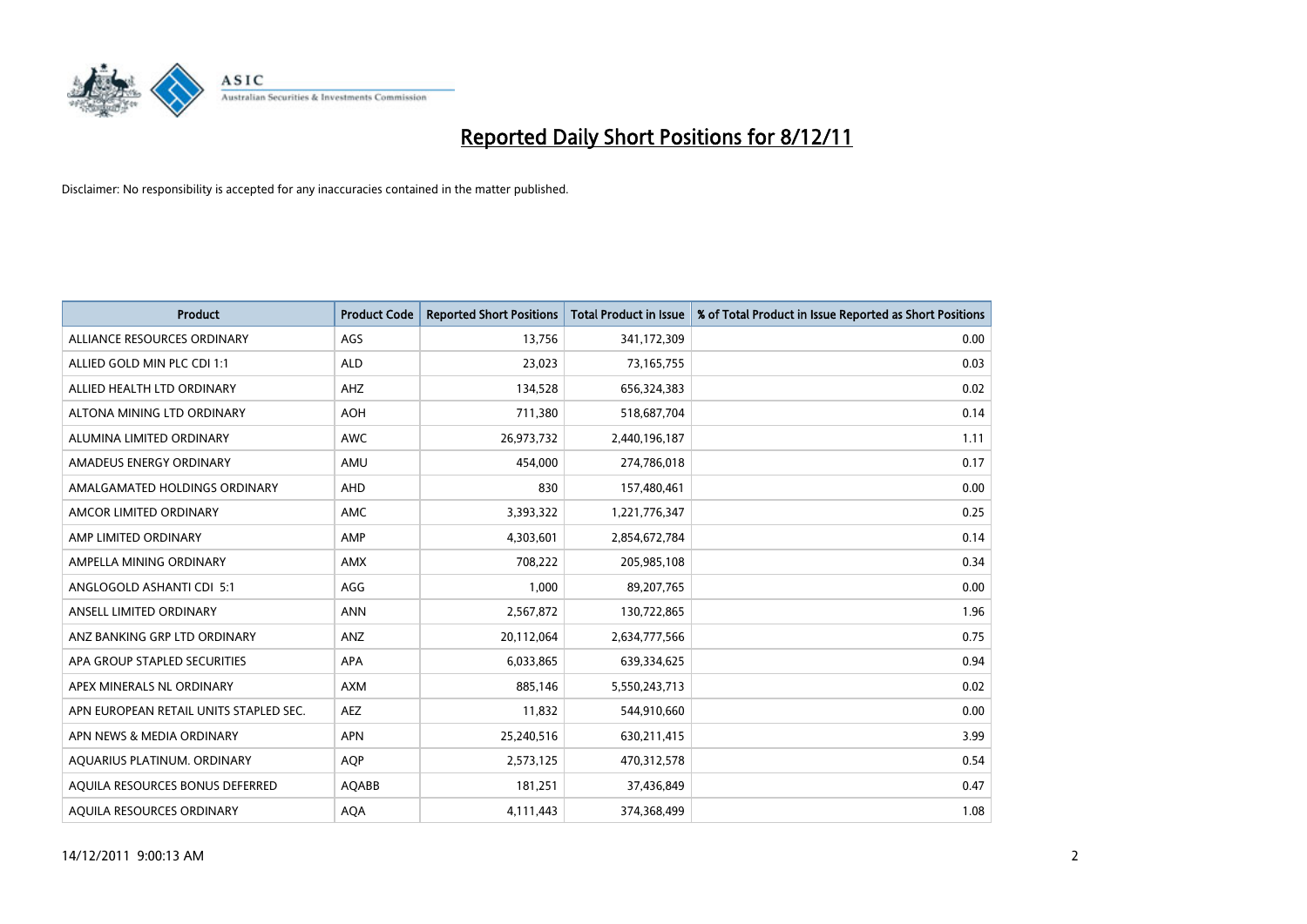

| <b>Product</b>                          | <b>Product Code</b> | <b>Reported Short Positions</b> | <b>Total Product in Issue</b> | % of Total Product in Issue Reported as Short Positions |
|-----------------------------------------|---------------------|---------------------------------|-------------------------------|---------------------------------------------------------|
| ARAFURA RESOURCE LTD ORDINARY           | <b>ARU</b>          | 4,145,595                       | 367,980,342                   | 1.10                                                    |
| ARB CORPORATION ORDINARY                | <b>ARP</b>          | 14,153                          | 72,481,302                    | 0.01                                                    |
| ARDENT LEISURE GROUP STAPLED SECURITIES | AAD                 | 278,309                         | 324,236,390                   | 0.09                                                    |
| ARISTOCRAT LEISURE ORDINARY             | ALL                 | 13,537,281                      | 543,181,024                   | 2.50                                                    |
| ASCIANO LIMITED DEFERRED SETTLEMENT     | <b>AIODC</b>        | 1,906,711                       | 975,367,961                   | 0.18                                                    |
| ASG GROUP LIMITED ORDINARY              | <b>ASZ</b>          | 177,634                         | 171,456,889                   | 0.11                                                    |
| ASPEN GROUP ORD/UNITS STAPLED           | <b>APZ</b>          | 1,006,675                       | 591,084,183                   | 0.17                                                    |
| ASPIRE MINING LTD ORDINARY              | <b>AKM</b>          | 275,004                         | 620,594,556                   | 0.04                                                    |
| <b>ASTON RES LTD ORDINARY</b>           | <b>AZT</b>          | 1,564,368                       | 204,668,861                   | 0.75                                                    |
| ASTRO JAP PROP GROUP STAPLED SECURITIES | AIA                 | 28,795                          | 58,445,002                    | 0.04                                                    |
| ASX LIMITED ORDINARY                    | ASX                 | 1,750,596                       | 175,136,729                   | 1.00                                                    |
| ATLAS IRON LIMITED ORDINARY             | AGO                 | 14,937,904                      | 894,684,560                   | 1.66                                                    |
| AURORA OIL & GAS ORDINARY               | <b>AUT</b>          | 3,341,090                       | 411,655,343                   | 0.80                                                    |
| AUSDRILL LIMITED ORDINARY               | ASL                 | 96,413                          | 303,154,822                   | 0.03                                                    |
| AUSENCO LIMITED ORDINARY                | AAX                 | 1,179,957                       | 123,258,843                   | 0.95                                                    |
| AUSTAL LIMITED ORDINARY                 | ASB                 | 133,336                         | 188,069,638                   | 0.07                                                    |
| AUSTAR UNITED ORDINARY                  | <b>AUN</b>          | 12,392,864                      | 1,271,505,737                 | 0.97                                                    |
| AUSTBROKERS HOLDINGS ORDINARY           | <b>AUB</b>          | 2                               | 55,419,436                    | 0.00                                                    |
| AUSTIN ENGINEERING ORDINARY             | ANG                 | 45,295                          | 72,014,403                    | 0.05                                                    |
| AUSTRAL GOLD ORDINARY                   | AGD                 | 67,500                          | 169,139,739                   | 0.04                                                    |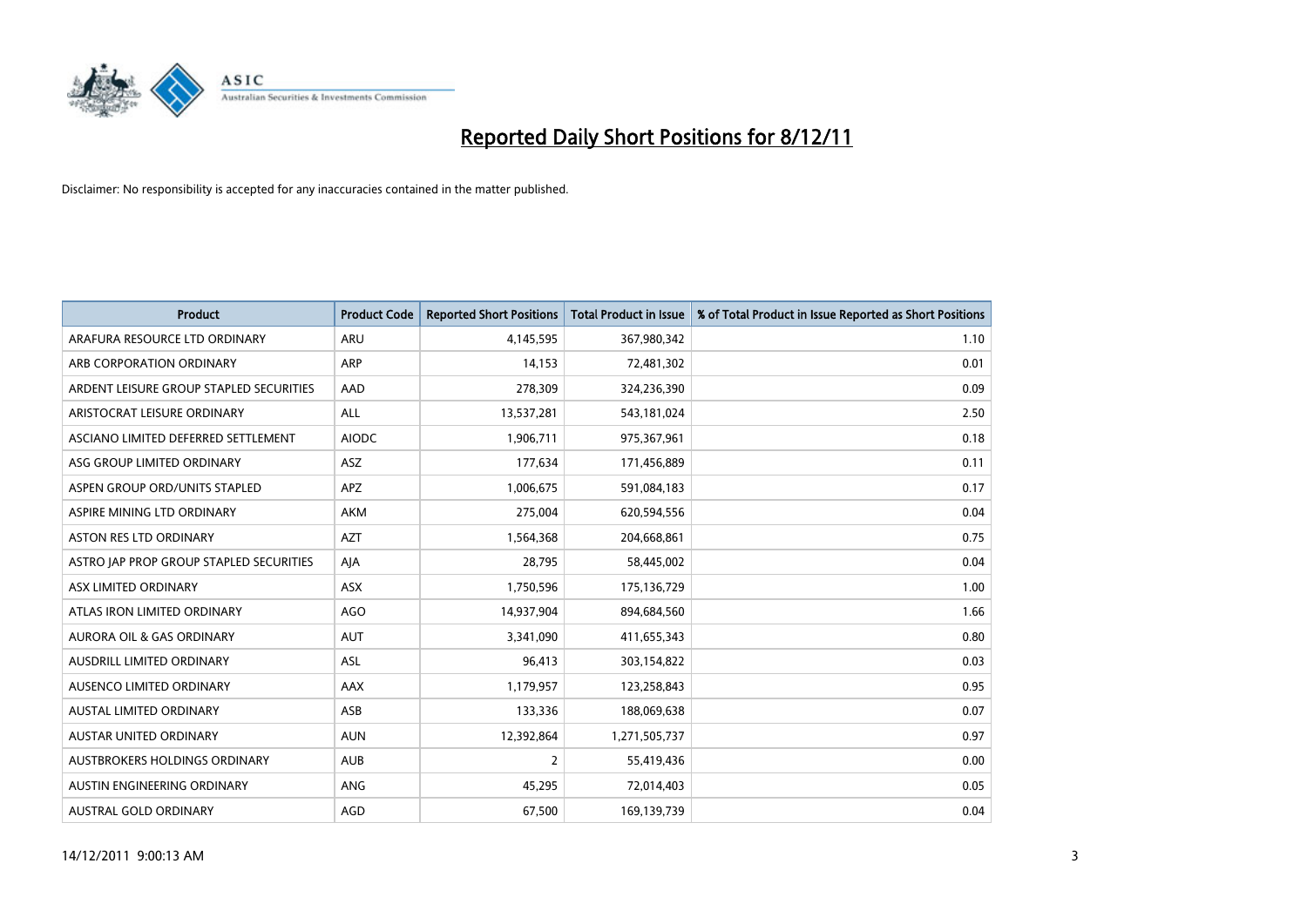

| <b>Product</b>                       | <b>Product Code</b> | <b>Reported Short Positions</b> | <b>Total Product in Issue</b> | % of Total Product in Issue Reported as Short Positions |
|--------------------------------------|---------------------|---------------------------------|-------------------------------|---------------------------------------------------------|
| <b>AUSTRALAND ASSETS ASSETS</b>      | AAZPB               | 1,168                           | 2,750,000                     | 0.04                                                    |
| AUSTRALAND PROPERTY STAPLED SECURITY | <b>ALZ</b>          | 479,540                         | 576,846,597                   | 0.07                                                    |
| AUSTRALIAN AGRICULT, ORDINARY        | AAC                 | 826,479                         | 312,892,824                   | 0.25                                                    |
| AUSTRALIAN EDUCATION UNITS           | <b>AEU</b>          | 625,000                         | 175,465,397                   | 0.36                                                    |
| AUSTRALIAN INFRASTR, UNITS/ORDINARY  | <b>AIX</b>          | 2,521,006                       | 620,733,944                   | 0.40                                                    |
| AUSTRALIAN MINES LTD ORDINARY        | <b>AUZ</b>          | 1,400,000                       | 636,910,317                   | 0.22                                                    |
| AUSTRALIAN PHARM, ORDINARY           | API                 | 586.029                         | 488,115,883                   | 0.12                                                    |
| <b>AUTOMOTIVE HOLDINGS ORDINARY</b>  | AHE                 | 4,887                           | 260,579,682                   | 0.00                                                    |
| AVEXA LIMITED ORDINARY               | <b>AVX</b>          | 243,657                         | 847,688,779                   | 0.03                                                    |
| AWE LIMITED ORDINARY                 | <b>AWE</b>          | 1,266,747                       | 521,871,941                   | 0.24                                                    |
| AZUMAH RESOURCES ORDINARY            | <b>AZM</b>          | 254,421                         | 282,020,356                   | 0.09                                                    |
| <b>BANDANNA ENERGY ORDINARY</b>      | <b>BND</b>          | 831,860                         | 528,481,199                   | 0.16                                                    |
| BANK OF QUEENSLAND. ORDINARY         | <b>BOQ</b>          | 9,614,659                       | 225,369,547                   | 4.28                                                    |
| <b>BANNERMAN RESOURCES ORDINARY</b>  | <b>BMN</b>          | 196,602                         | 234,435,934                   | 0.08                                                    |
| <b>BASE RES LIMITED ORDINARY</b>     | <b>BSE</b>          | 1,142,619                       | 460,440,029                   | 0.25                                                    |
| BATHURST RESOURCES ORDINARY          | <b>BTU</b>          | 12,235,931                      | 689,447,997                   | 1.77                                                    |
| <b>BAUXITE RESOURCE LTD ORDINARY</b> | <b>BAU</b>          | 14,000                          | 235,379,896                   | 0.01                                                    |
| <b>BC IRON LIMITED ORDINARY</b>      | <b>BCI</b>          | 298,705                         | 95,311,000                    | 0.32                                                    |
| BEACH ENERGY LIMITED ORDINARY        | <b>BPT</b>          | 6,070,337                       | 1,107,635,932                 | 0.55                                                    |
| <b>BEADELL RESOURCE LTD ORDINARY</b> | <b>BDR</b>          | 2,810,281                       | 657,906,946                   | 0.44                                                    |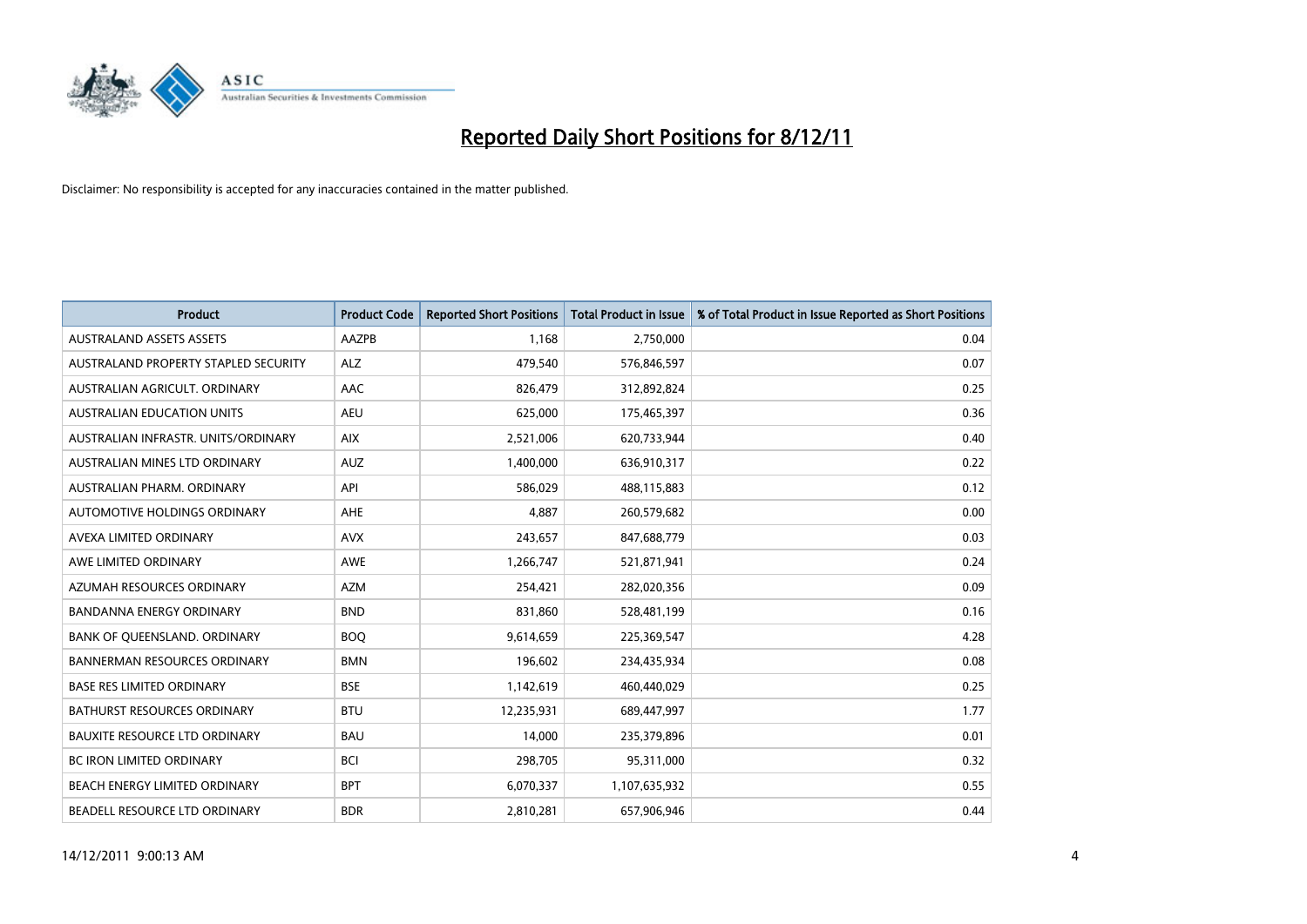

| <b>Product</b>                       | <b>Product Code</b> | <b>Reported Short Positions</b> | <b>Total Product in Issue</b> | % of Total Product in Issue Reported as Short Positions |
|--------------------------------------|---------------------|---------------------------------|-------------------------------|---------------------------------------------------------|
| BENDIGO AND ADELAIDE ORDINARY        | <b>BEN</b>          | 5,055,750                       | 365,831,662                   | 1.37                                                    |
| BERKELEY RESOURCES ORDINARY          | <b>BKY</b>          | 221,658                         | 174,298,273                   | 0.12                                                    |
| BETASHARES ASX RES ETF UNITS         | <b>ORE</b>          | 88,220                          | 4,219,665                     | 2.09                                                    |
| <b>BHP BILLITON LIMITED ORDINARY</b> | <b>BHP</b>          | 27,282,348                      | 3,211,496,105                 | 0.83                                                    |
| <b>BILLABONG ORDINARY</b>            | <b>BBG</b>          | 24,222,080                      | 255,102,103                   | 9.48                                                    |
| <b>BIONOMICS LIMITED ORDINARY</b>    | <b>BNO</b>          | 4,393                           | 344,751,779                   | 0.00                                                    |
| <b>BIOTA HOLDINGS ORDINARY</b>       | <b>BTA</b>          | 1,354,022                       | 181,703,711                   | 0.74                                                    |
| <b>BISALLOY STEEL ORDINARY</b>       | <b>BIS</b>          | 84,480                          | 216,455,965                   | 0.04                                                    |
| BKI INVESTMENT LTD ORDINARY          | BKI                 | 508                             | 425,549,573                   | 0.00                                                    |
| <b>BLACKTHORN RESOURCES ORDINARY</b> | <b>BTR</b>          | 35,848                          | 122,918,000                   | 0.03                                                    |
| <b>BLUESCOPE STEEL LTD ORDINARY</b>  | <b>BSL</b>          | 70,324,235                      | 2,700,192,934                 | 2.59                                                    |
| <b>BOART LONGYEAR ORDINARY</b>       | <b>BLY</b>          | 3,088,453                       | 461,163,412                   | 0.67                                                    |
| <b>BOOM LOGISTICS ORDINARY</b>       | <b>BOL</b>          | 337,999                         | 465,011,147                   | 0.07                                                    |
| BORAL LIMITED, ORDINARY              | <b>BLD</b>          | 19,427,954                      | 744,729,957                   | 2.60                                                    |
| BOTSWANA METALS LTD ORDINARY         | <b>BML</b>          | 7,000                           | 143,717,013                   | 0.00                                                    |
| <b>BOW ENERGY LIMITED ORDINARY</b>   | <b>BOW</b>          | 525,911                         | 361,926,672                   | 0.14                                                    |
| <b>BRADKEN LIMITED ORDINARY</b>      | <b>BKN</b>          | 1,105,471                       | 166,624,800                   | 0.65                                                    |
| <b>BRAMBLES LIMITED ORDINARY</b>     | <b>BXB</b>          | 8,755,397                       | 1,480,318,057                 | 0.58                                                    |
| <b>BREVILLE GROUP LTD ORDINARY</b>   | <b>BRG</b>          | 2,739                           | 130,095,322                   | 0.00                                                    |
| <b>BRICKWORKS LIMITED ORDINARY</b>   | <b>BKW</b>          | 52.999                          | 147,567,333                   | 0.03                                                    |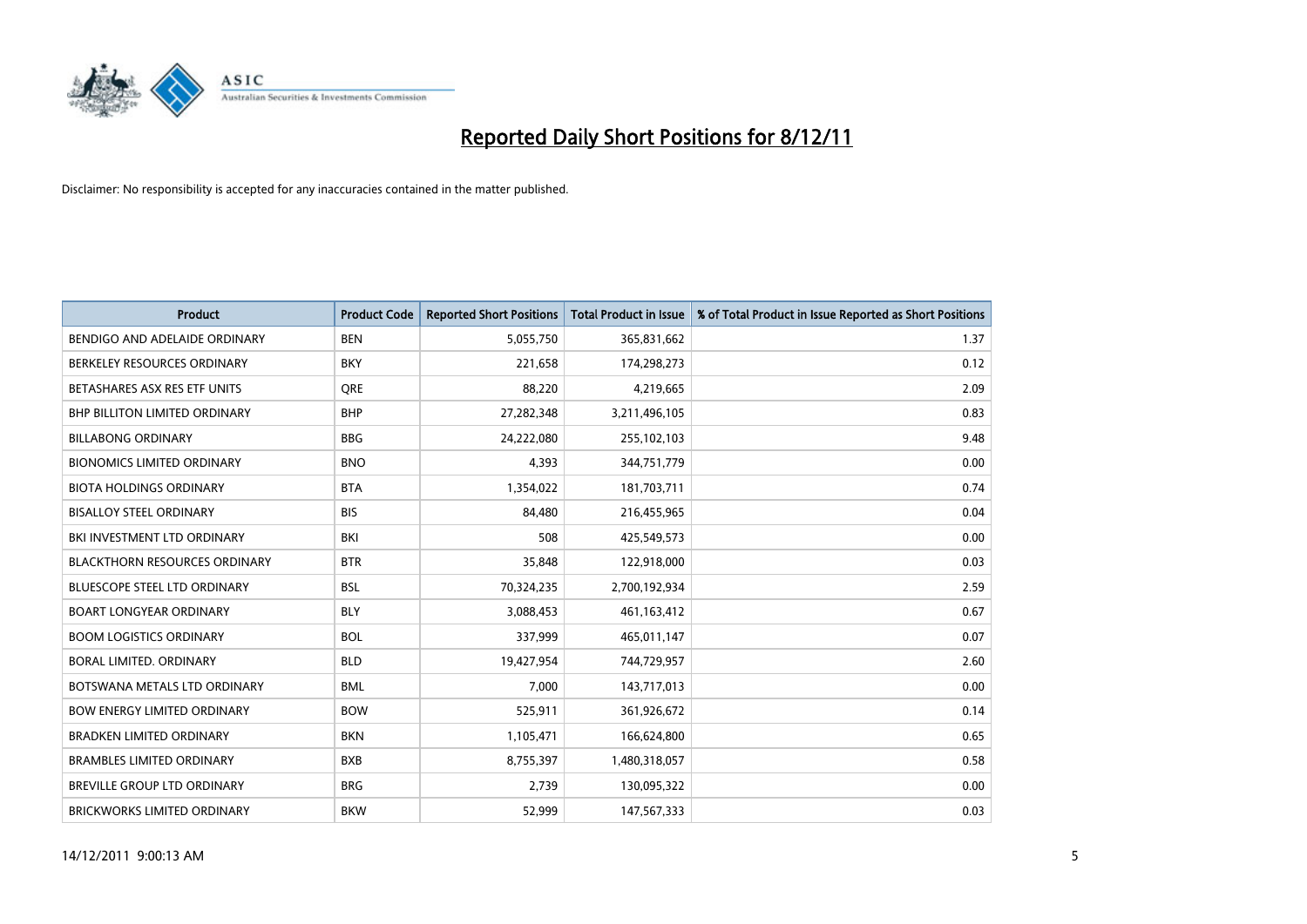

| <b>Product</b>                        | <b>Product Code</b> | <b>Reported Short Positions</b> | <b>Total Product in Issue</b> | % of Total Product in Issue Reported as Short Positions |
|---------------------------------------|---------------------|---------------------------------|-------------------------------|---------------------------------------------------------|
| <b>BROCKMAN RESOURCES ORDINARY</b>    | <b>BRM</b>          | 85,583                          | 144,803,151                   | 0.05                                                    |
| BT INVESTMENT MNGMNT ORDINARY         | <b>BTT</b>          | 1,130,525                       | 267,906,977                   | 0.42                                                    |
| <b>BURU ENERGY ORDINARY</b>           | <b>BRU</b>          | 911,953                         | 214,625,477                   | 0.43                                                    |
| <b>BWP TRUST ORDINARY UNITS</b>       | <b>BWP</b>          | 459,842                         | 520,012,793                   | 0.08                                                    |
| CABCHARGE AUSTRALIA ORDINARY          | CAB                 | 520,917                         | 120,437,014                   | 0.43                                                    |
| CALTEX AUSTRALIA ORDINARY             | <b>CTX</b>          | 5,737,921                       | 270,000,000                   | 2.11                                                    |
| <b>CAMPBELL BROTHERS ORDINARY</b>     | <b>CPB</b>          | 670,441                         | 67,503,411                    | 0.99                                                    |
| CAPE LAMBERT RES LTD ORDINARY         | <b>CFE</b>          | 940,427                         | 688,108,792                   | 0.13                                                    |
| CARABELLA RES LTD ORDINARY            | <b>CLR</b>          | 8,617                           | 104,603,539                   | 0.01                                                    |
| <b>CARBON ENERGY ORDINARY</b>         | <b>CNX</b>          | 304,601                         | 767,391,062                   | 0.03                                                    |
| <b>CARDNO LIMITED ORDINARY</b>        | CDD                 | 4,326                           | 112,210,253                   | 0.00                                                    |
| CARNARVON PETROLEUM ORDINARY          | <b>CVN</b>          | 1,773,077                       | 693,320,634                   | 0.26                                                    |
| <b>CARNEGIE WAVE ENERGY ORDINARY</b>  | <b>CWE</b>          | 83,000                          | 901,487,627                   | 0.01                                                    |
| <b>CARPATHIAN RESOURCES ORDINARY</b>  | <b>CPN</b>          | 75,000                          | 304,535,101                   | 0.02                                                    |
| CARPENTARIA EXP. LTD ORDINARY         | CAP                 | 9.777                           | 98,991,301                    | 0.01                                                    |
| CARSALES.COM LTD ORDINARY             | <b>CRZ</b>          | 12,504,786                      | 234,011,831                   | 5.35                                                    |
| CASH CONVERTERS ORDINARY              | CCV                 | 55,296                          | 379,761,025                   | 0.01                                                    |
| <b>CASPIAN OIL &amp; GAS ORDINARY</b> | <b>CIG</b>          | 50,000                          | 1,331,500,513                 | 0.00                                                    |
| <b>CELLNET GROUP ORDINARY</b>         | <b>CLT</b>          | 1,342                           | 60,978,107                    | 0.00                                                    |
| CENTRAL PETROLEUM ORDINARY            | <b>CTP</b>          | 11,455                          | 1,073,304,842                 | 0.00                                                    |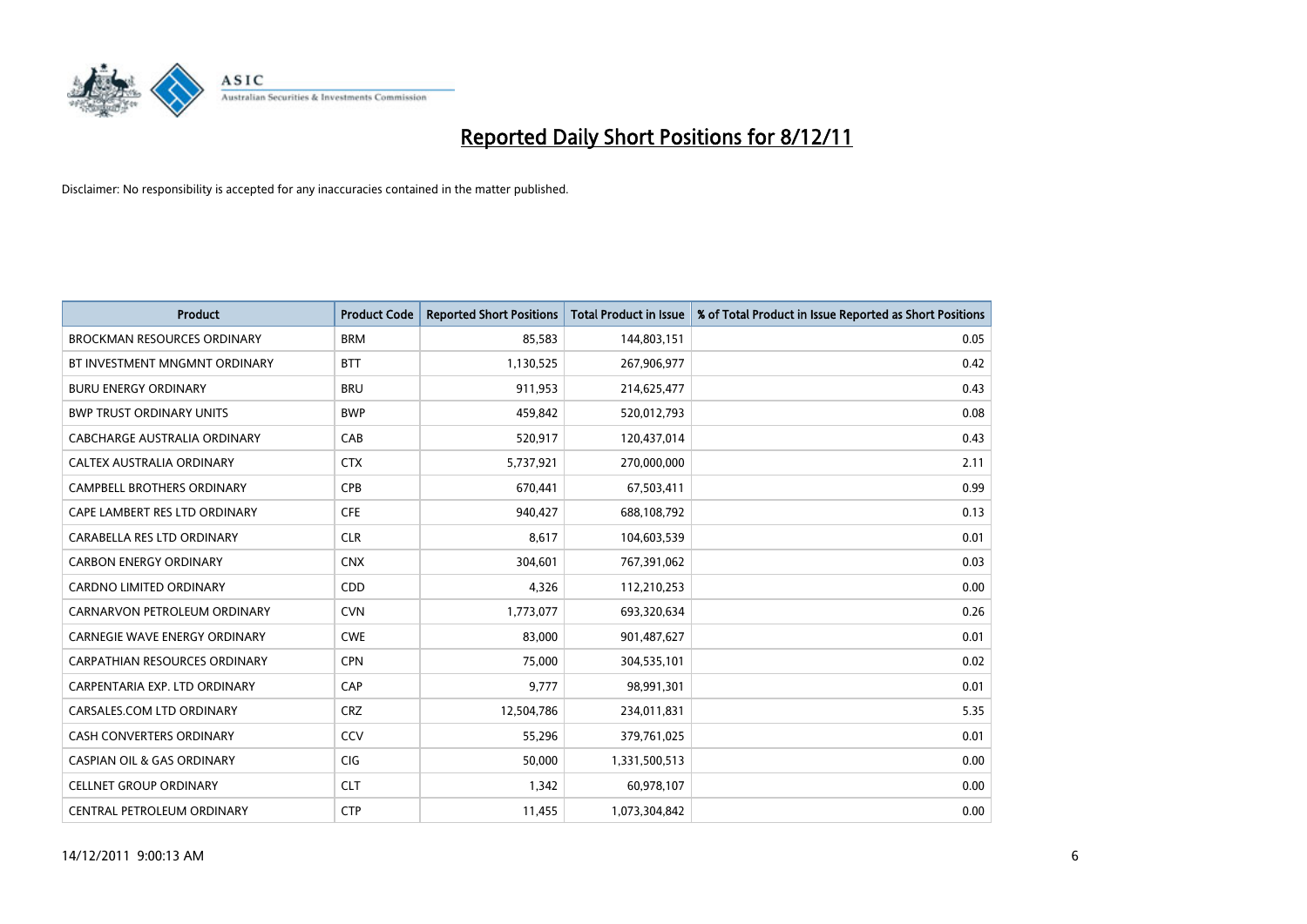

| <b>Product</b>                           | <b>Product Code</b> | <b>Reported Short Positions</b> | <b>Total Product in Issue</b> | % of Total Product in Issue Reported as Short Positions |
|------------------------------------------|---------------------|---------------------------------|-------------------------------|---------------------------------------------------------|
| CENTRO PROPERTIES UNITS/ORD STAPLED      | <b>CNP</b>          | 2,537                           | 972,414,514                   | 0.00                                                    |
| CENTRO RETAIL AUST DEFERRED SETTLEMENT   | <b>CRF</b>          | 539,451                         | 1,340,727,759                 | 0.04                                                    |
| CENTRO RETAIL GROUP STAPLED SECURITIES   | <b>CER</b>          | 496,794                         | 2,286,399,424                 | 0.02                                                    |
| CERAMIC FUEL CELLS ORDINARY              | <b>CFU</b>          | 357,444                         | 1,262,577,415                 | 0.04                                                    |
| <b>CFS RETAIL PROPERTY UNITS</b>         | <b>CFX</b>          | 69,912,311                      | 2,839,591,911                 | 2.48                                                    |
| <b>CHALICE GOLD MINES ORDINARY</b>       | <b>CHN</b>          | 200                             | 250,030,886                   | 0.00                                                    |
| CHALLENGER DIV.PRO. STAPLED UNITS        | <b>CDI</b>          | 72,544                          | 883,903,667                   | 0.00                                                    |
| <b>CHALLENGER INFRAST, STAPLED UNITS</b> | <b>CIF</b>          | 7,768                           | 316,223,785                   | 0.00                                                    |
| CHALLENGER LIMITED ORDINARY              | <b>CGF</b>          | 5,749,988                       | 552,513,723                   | 1.05                                                    |
| CHANDLER MACLEOD LTD ORDINARY            | <b>CMG</b>          | 11,970                          | 466,466,720                   | 0.00                                                    |
| CHARTER HALL GROUP STAPLED US PROHIBIT.  | <b>CHC</b>          | 114,474                         | 308,040,283                   | 0.02                                                    |
| <b>CHARTER HALL OFFICE UNIT</b>          | CQ <sub>O</sub>     | 912,336                         | 493,319,730                   | 0.17                                                    |
| <b>CHARTER HALL RETAIL UNITS</b>         | <b>COR</b>          | 1,194,519                       | 299,628,571                   | 0.40                                                    |
| <b>CHORUS LIMITED ORDINARY</b>           | <b>CNU</b>          | 1,406,394                       | 385,082,123                   | 0.36                                                    |
| CITIGOLD CORP LTD ORDINARY               | <b>CTO</b>          | 1,355,317                       | 1,105,078,301                 | 0.12                                                    |
| CLINUVEL PHARMACEUT, ORDINARY            | CUV                 | 4,127                           | 30,394,206                    | 0.01                                                    |
| <b>CLOUGH LIMITED ORDINARY</b>           | <b>CLO</b>          | 123,277                         | 769,416,269                   | 0.02                                                    |
| <b>COAL &amp; ALLIED ORDINARY</b>        | <b>CNA</b>          | 6,389                           | 86,584,735                    | 0.01                                                    |
| COAL OF AFRICA LTD ORDINARY              | <b>CZA</b>          | 511,240                         | 611,960,610                   | 0.09                                                    |
| <b>COALSPUR MINES LTD ORDINARY</b>       | CPL                 | 246.575                         | 579,768,744                   | 0.03                                                    |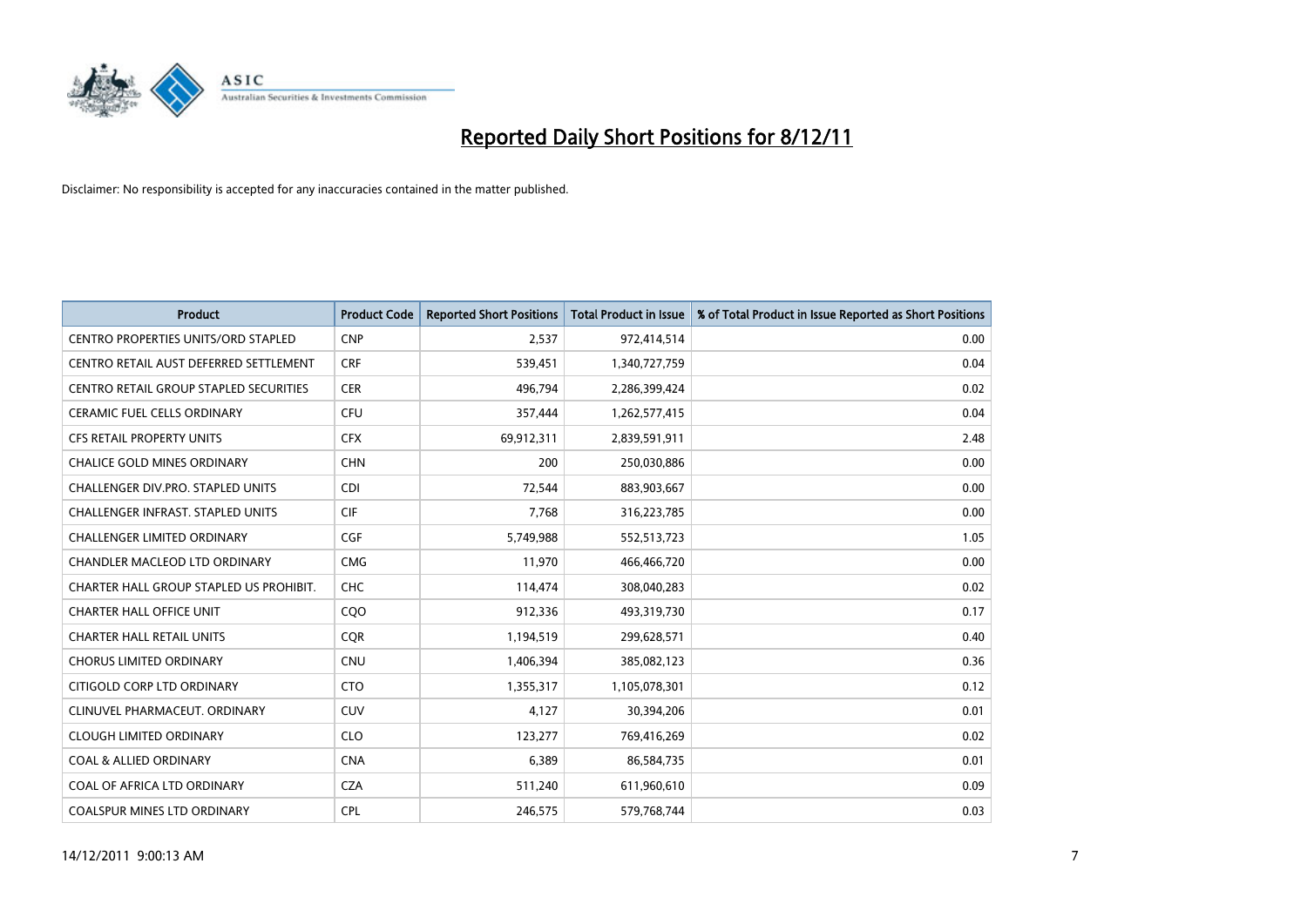

| <b>Product</b>                          | <b>Product Code</b> | <b>Reported Short Positions</b> | <b>Total Product in Issue</b> | % of Total Product in Issue Reported as Short Positions |
|-----------------------------------------|---------------------|---------------------------------|-------------------------------|---------------------------------------------------------|
| <b>COBAR CONSOLIDATED ORDINARY</b>      | CCU                 | 29,793                          | 205,783,037                   | 0.01                                                    |
| COCA-COLA AMATIL ORDINARY               | <b>CCL</b>          | 8,283,386                       | 759,567,552                   | 1.07                                                    |
| <b>COCHLEAR LIMITED ORDINARY</b>        | <b>COH</b>          | 3,396,265                       | 56,902,433                    | 5.98                                                    |
| COCKATOO COAL ORDINARY                  | <b>COK</b>          | 2,144,249                       | 1,016,196,908                 | 0.20                                                    |
| <b>COFFEY INTERNATIONAL ORDINARY</b>    | <b>COF</b>          | 15,055                          | 239,260,027                   | 0.01                                                    |
| <b>COKAL LTD ORDINARY</b>               | <b>CKA</b>          | 412,719                         | 149,245,134                   | 0.27                                                    |
| COMMONWEALTH BANK, ORDINARY             | <b>CBA</b>          | 24,030,269                      | 1,576,237,644                 | 1.55                                                    |
| COMMONWEALTH PROP ORDINARY UNITS        | <b>CPA</b>          | 16,930,085                      | 2,458,123,552                 | 0.69                                                    |
| <b>COMPASS RESOURCES ORDINARY</b>       | <b>CMR</b>          | 115,000                         | 1,403,744,100                 | 0.00                                                    |
| <b>COMPUTERSHARE LTD ORDINARY</b>       | <b>CPU</b>          | 4,289,326                       | 555,664,059                   | 0.76                                                    |
| CONSOLIDATED MEDIA, ORDINARY            | <b>CMI</b>          | 1,541,096                       | 561,834,996                   | 0.27                                                    |
| <b>CONTANGO MICROCAP ORDINARY</b>       | <b>CTN</b>          | 7.500                           | 147,467,406                   | 0.01                                                    |
| CONTINENTAL COAL LTD ORDINARY           | CCC                 | 45,735                          | 399,224,054                   | 0.01                                                    |
| <b>COOPER ENERGY LTD ORDINARY</b>       | COE                 | 89,539                          | 292,576,001                   | 0.03                                                    |
| <b>COPPER STRIKE LTD ORDINARY</b>       | <b>CSE</b>          | 714                             | 129,455,571                   | 0.00                                                    |
| <b>CORDLIFE LIMITED ORDINARY</b>        | CBB                 |                                 | 150,887,354                   | 0.00                                                    |
| <b>COUNT FINANCIAL ORDINARY</b>         | COU                 | 459,257                         | 262,282,684                   | 0.18                                                    |
| <b>CREDIT CORP GROUP ORDINARY</b>       | <b>CCP</b>          | 18,630                          | 45,571,114                    | 0.04                                                    |
| <b>CROMWELL PROP STAPLED SECURITIES</b> | <b>CMW</b>          | 87,748                          | 968,904,031                   | 0.01                                                    |
| <b>CROWN LIMITED ORDINARY</b>           | <b>CWN</b>          | 705.222                         | 728,394,185                   | 0.09                                                    |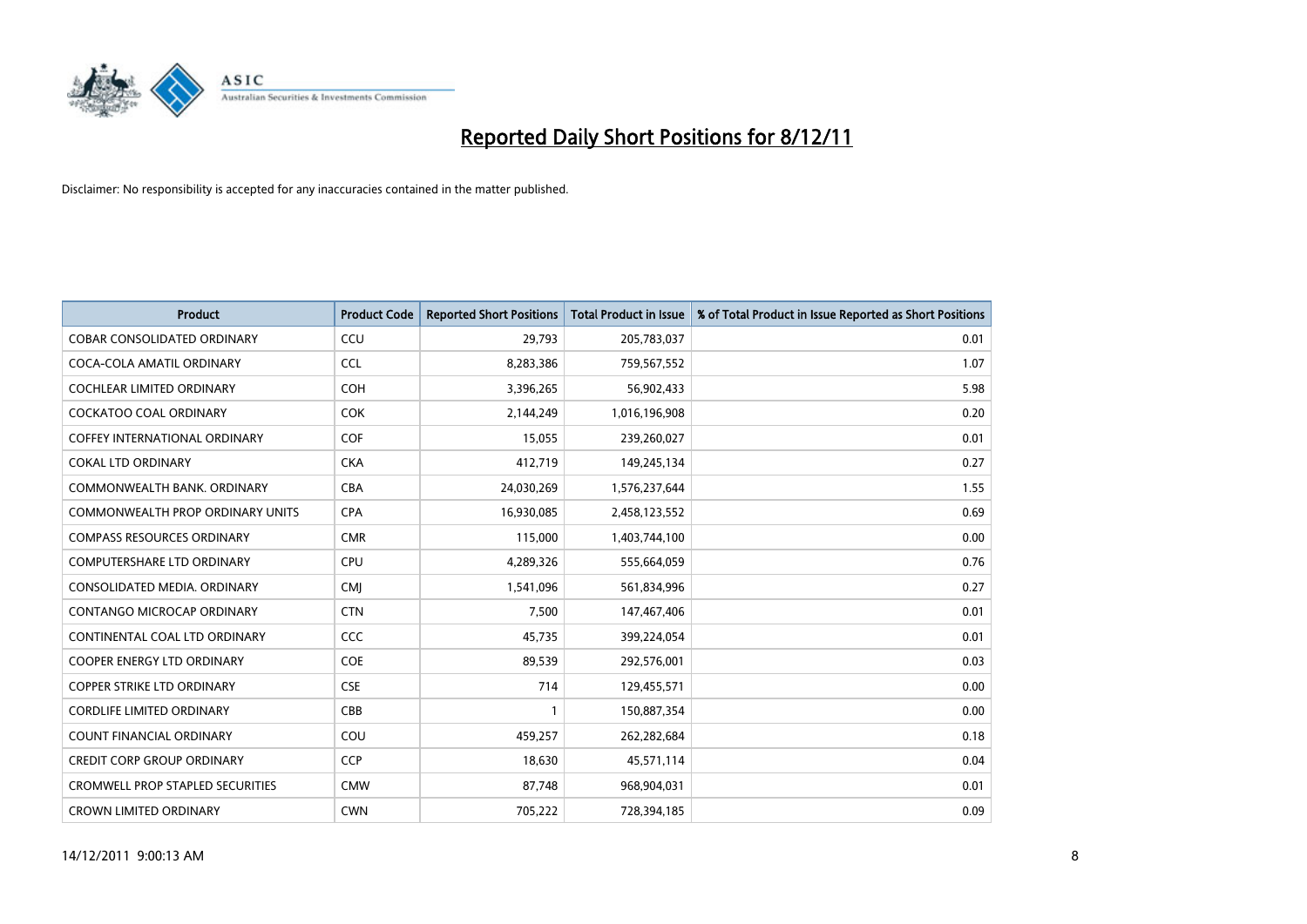

| <b>Product</b>                       | <b>Product Code</b> | <b>Reported Short Positions</b> | <b>Total Product in Issue</b> | % of Total Product in Issue Reported as Short Positions |
|--------------------------------------|---------------------|---------------------------------|-------------------------------|---------------------------------------------------------|
| <b>CSG LIMITED ORDINARY</b>          | CSV                 | 559,663                         | 282,567,499                   | 0.20                                                    |
| <b>CSL LIMITED ORDINARY</b>          | <b>CSL</b>          | 5,023,309                       | 523,403,301                   | 0.96                                                    |
| <b>CSR LIMITED ORDINARY</b>          | <b>CSR</b>          | 15,767,241                      | 506,000,315                   | 3.12                                                    |
| <b>CUDECO LIMITED ORDINARY</b>       | CDU                 | 1,096,957                       | 159,849,865                   | 0.68                                                    |
| <b>CUSTOMERS LIMITED ORDINARY</b>    | <b>CUS</b>          | 41,364                          | 134,869,357                   | 0.03                                                    |
| DART ENERGY LTD ORDINARY             | <b>DTE</b>          | 4,668,575                       | 734,931,470                   | 0.64                                                    |
| DAVID JONES LIMITED ORDINARY         | <b>DJS</b>          | 49,620,283                      | 524,940,325                   | 9.44                                                    |
| <b>DECMIL GROUP LIMITED ORDINARY</b> | <b>DCG</b>          | 384,284                         | 124,269,568                   | 0.30                                                    |
| DEEP YELLOW LIMITED ORDINARY         | <b>DYL</b>          | 15,876                          | 1,128,736,403                 | 0.00                                                    |
| DEVINE LIMITED ORDINARY              | <b>DVN</b>          | 1,011                           | 158,730,556                   | 0.00                                                    |
| DEXUS PROPERTY GROUP STAPLED UNITS   | <b>DXS</b>          | 21,351,572                      | 4,839,024,176                 | 0.43                                                    |
| DISCOVERY METALS LTD ORDINARY        | <b>DML</b>          | 5,341,639                       | 440,128,231                   | 1.22                                                    |
| DOMINO PIZZA ENTERPR ORDINARY        | <b>DMP</b>          | 37,807                          | 69,174,674                    | 0.05                                                    |
| DOWNER EDI LIMITED ORDINARY          | <b>DOW</b>          | 5,718,089                       | 429,100,296                   | 1.33                                                    |
| DUET GROUP STAPLED US PROHIBIT.      | <b>DUE</b>          | 373,285                         | 1,091,628,341                 | 0.04                                                    |
| DULUXGROUP LIMITED ORDINARY          | <b>DLX</b>          | 8,925,708                       | 367,456,259                   | 2.43                                                    |
| <b>DWS LTD ORDINARY</b>              | <b>DWS</b>          | 1,281                           | 132,362,763                   | 0.00                                                    |
| ECHO ENTERTAINMENT ORDINARY          | <b>EGP</b>          | 5,063,657                       | 688,019,737                   | 0.74                                                    |
| <b>ELDERS LIMITED ORDINARY</b>       | <b>ELD</b>          | 15,480,125                      | 448,598,480                   | 3.44                                                    |
| ELDORADO GOLD CORP CDI 1:1           | EAU                 | 36,139                          | 9,406,121                     | 0.38                                                    |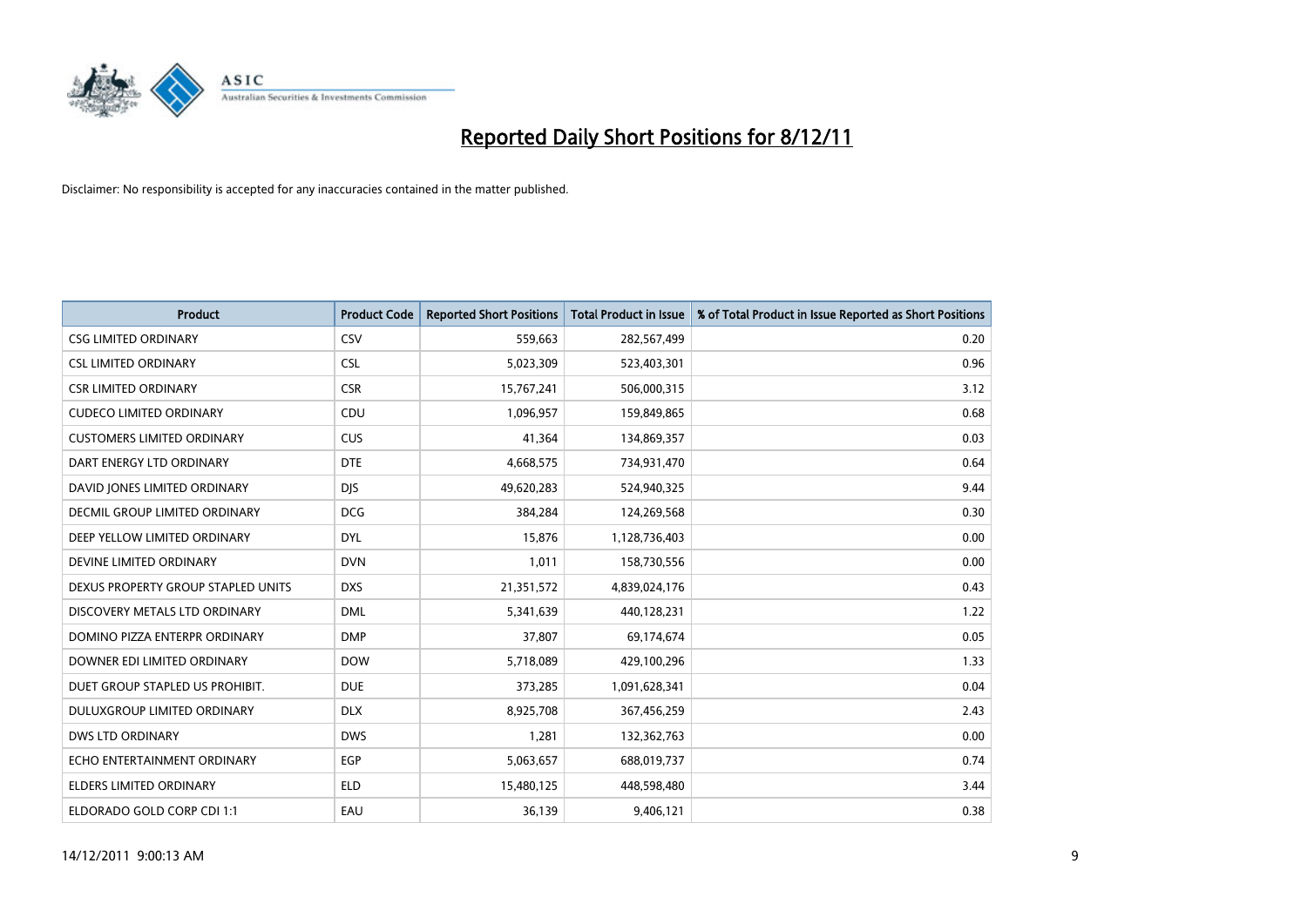

| <b>Product</b>                         | <b>Product Code</b> | <b>Reported Short Positions</b> | <b>Total Product in Issue</b> | % of Total Product in Issue Reported as Short Positions |
|----------------------------------------|---------------------|---------------------------------|-------------------------------|---------------------------------------------------------|
| ELEMENTAL MINERALS ORDINARY            | <b>ELM</b>          | 288,461                         | 224,756,064                   | 0.13                                                    |
| ELEMENTOS LIMITED ORDINARY             | <b>ELT</b>          | 16                              | 77,068,979                    | 0.00                                                    |
| ELIXIR PETROLEUM LTD ORDINARY          | <b>EXR</b>          | 324,400                         | 217,288,472                   | 0.15                                                    |
| <b>EMECO HOLDINGS ORDINARY</b>         | <b>EHL</b>          | 185,070                         | 631,237,586                   | 0.03                                                    |
| ENDEAVOUR MIN CORP DEFERRED SETTLEMENT | <b>EVR</b>          | 479,224                         | 129,341,319                   | 0.36                                                    |
| <b>ENERGY RESOURCES ORDINARY 'A'</b>   | <b>ERA</b>          | 3,916,281                       | 517,725,062                   | 0.76                                                    |
| <b>ENERGY WORLD CORPOR. ORDINARY</b>   | <b>EWC</b>          | 7,902,781                       | 1,734,166,672                 | 0.44                                                    |
| <b>ENTEK ENERGY LTD ORDINARY</b>       | ETE                 | 489,903                         | 510,657,387                   | 0.10                                                    |
| <b>ENTELLECT LIMITED ORDINARY</b>      | <b>ESN</b>          | 464,050                         | 985,337,932                   | 0.05                                                    |
| <b>ENVESTRA LIMITED ORDINARY</b>       | <b>ENV</b>          | 977,380                         | 1,547,890,032                 | 0.05                                                    |
| EQUATORIAL RES LTD ORDINARY            | EQX                 | 336                             | 114,348,553                   | 0.00                                                    |
| EVOLUTION MINING LTD ORDINARY          | <b>EVN</b>          | 2,055,441                       | 669,728,769                   | 0.30                                                    |
| EXOMA ENERGY LIMITED ORDINARY          | <b>EXE</b>          | 281,678                         | 417,357,759                   | 0.07                                                    |
| <b>EXTRACT RESOURCES ORDINARY</b>      | <b>EXT</b>          | 828,676                         | 251,159,163                   | 0.32                                                    |
| FAIRFAX MEDIA LTD ORDINARY             | <b>FXI</b>          | 299,700,840                     | 2,351,955,725                 | 12.76                                                   |
| <b>FANTASTIC HOLDINGS ORDINARY</b>     | <b>FAN</b>          | 1,220                           | 102,739,538                   | 0.00                                                    |
| FAR LTD ORDINARY                       | <b>FAR</b>          | 21,000,000                      | 2,095,368,422                 | 1.00                                                    |
| FISHER & PAYKEL APP. ORDINARY          | <b>FPA</b>          | 115,298                         | 724,235,162                   | 0.02                                                    |
| FKP PROPERTY GROUP STAPLED SECURITIES  | <b>FKP</b>          | 23,083,369                      | 1,197,968,723                 | 1.90                                                    |
| FLEETWOOD CORP ORDINARY                | <b>FWD</b>          | 243,733                         | 58,757,144                    | 0.40                                                    |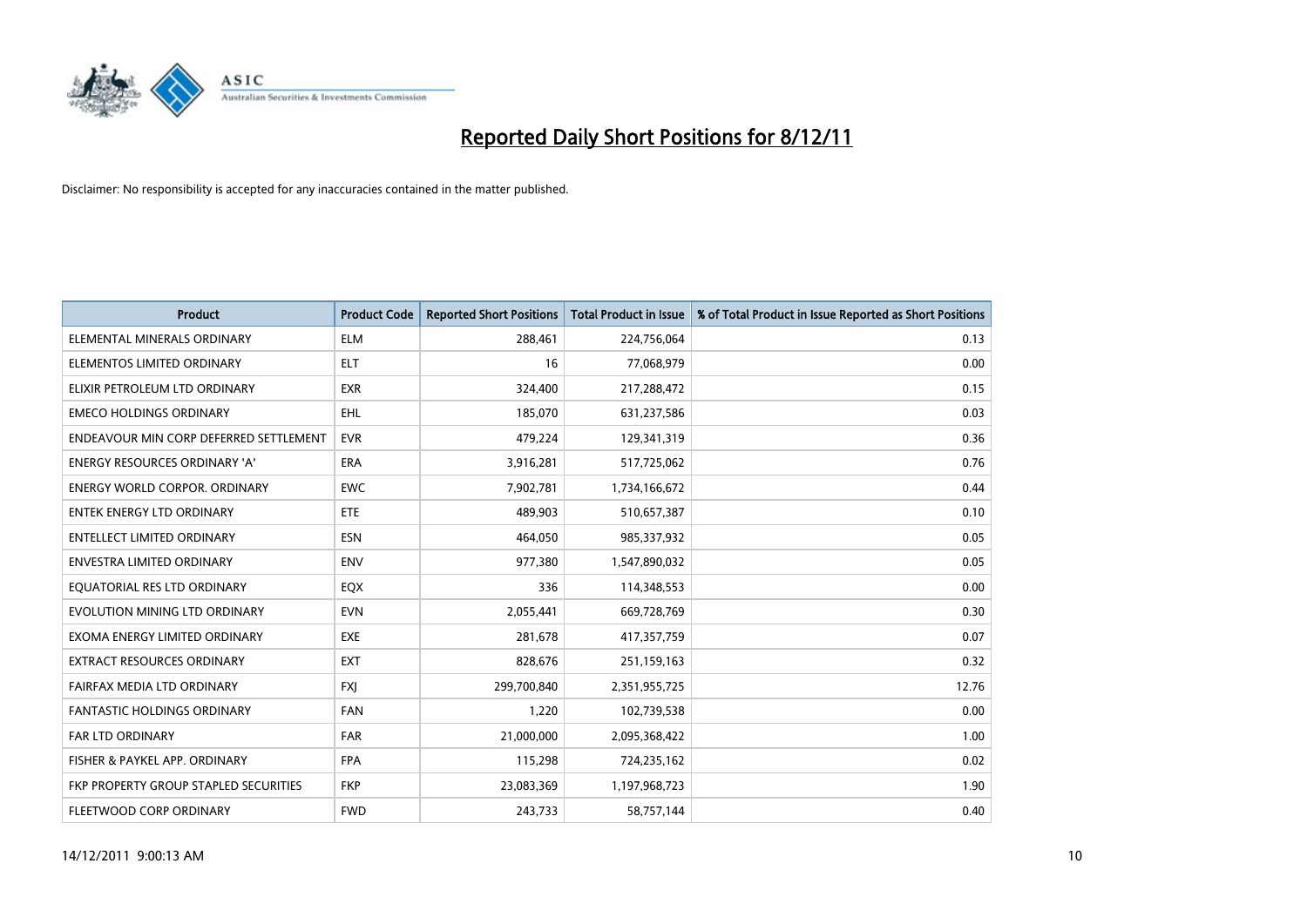

| <b>Product</b>                       | <b>Product Code</b> | <b>Reported Short Positions</b> | <b>Total Product in Issue</b> | % of Total Product in Issue Reported as Short Positions |
|--------------------------------------|---------------------|---------------------------------|-------------------------------|---------------------------------------------------------|
| FLETCHER BUILDING ORDINARY           | <b>FBU</b>          | 5,264,059                       | 680,739,504                   | 0.76                                                    |
| FLEXIGROUP LIMITED ORDINARY          | <b>FXL</b>          | 49,053                          | 277,862,586                   | 0.01                                                    |
| <b>FLIGHT CENTRE ORDINARY</b>        | <b>FLT</b>          | 8,589,743                       | 99,997,851                    | 8.58                                                    |
| FLINDERS MINES LTD ORDINARY          | <b>FMS</b>          | 22,792,154                      | 1,821,300,404                 | 1.25                                                    |
| <b>FOCUS MINERALS LTD ORDINARY</b>   | <b>FML</b>          | 3,160,948                       | 4,320,773,701                 | 0.06                                                    |
| <b>FORGE GROUP LIMITED ORDINARY</b>  | FGE                 | 112,615                         | 83,429,014                    | 0.13                                                    |
| <b>FORTE ENERGY NL ORDINARY</b>      | FTE                 | 2,667,039                       | 695,589,311                   | 0.38                                                    |
| <b>FORTESCUE METALS GRP ORDINARY</b> | <b>FMG</b>          | 52,913,985                      | 3,113,798,659                 | 1.66                                                    |
| <b>FOSTER'S GROUP ORDINARY</b>       | FGL                 | 7,090,949                       | 1,943,687,095                 | 0.36                                                    |
| FTD CORPORATION ORDINARY             | <b>FTD</b>          | 8,088                           | 36,474,593                    | 0.02                                                    |
| FUNTASTIC LIMITED ORDINARY           | <b>FUN</b>          | 322,528                         | 340,997,682                   | 0.09                                                    |
| <b>G.U.D. HOLDINGS ORDINARY</b>      | GUD                 | 357,531                         | 70,107,387                    | 0.50                                                    |
| <b>GALAXY RESOURCES ORDINARY</b>     | <b>GXY</b>          | 2,462,991                       | 323,327,000                   | 0.75                                                    |
| <b>GEODYNAMICS LIMITED ORDINARY</b>  | GDY                 | 34,227                          | 338,200,845                   | 0.01                                                    |
| <b>GINDALBIE METALS LTD ORDINARY</b> | GBG                 | 15,791,923                      | 1,135,565,349                 | 1.39                                                    |
| <b>GLOBAL MINING ORDINARY</b>        | GMI                 | 8,951                           | 183,235,535                   | 0.00                                                    |
| <b>GLOUCESTER COAL ORDINARY</b>      | GCL                 | 466,610                         | 202,905,967                   | 0.23                                                    |
| <b>GME RESOURCES LTD ORDINARY</b>    | <b>GME</b>          | 800                             | 322,635,902                   | 0.00                                                    |
| <b>GOLD ONE INT LTD ORDINARY</b>     | GDO                 | 2,657,632                       | 869,707,051                   | 0.30                                                    |
| <b>GOLD ROAD RES LTD ORDINARY</b>    | GOR                 | 91,302                          | 389,650,665                   | 0.02                                                    |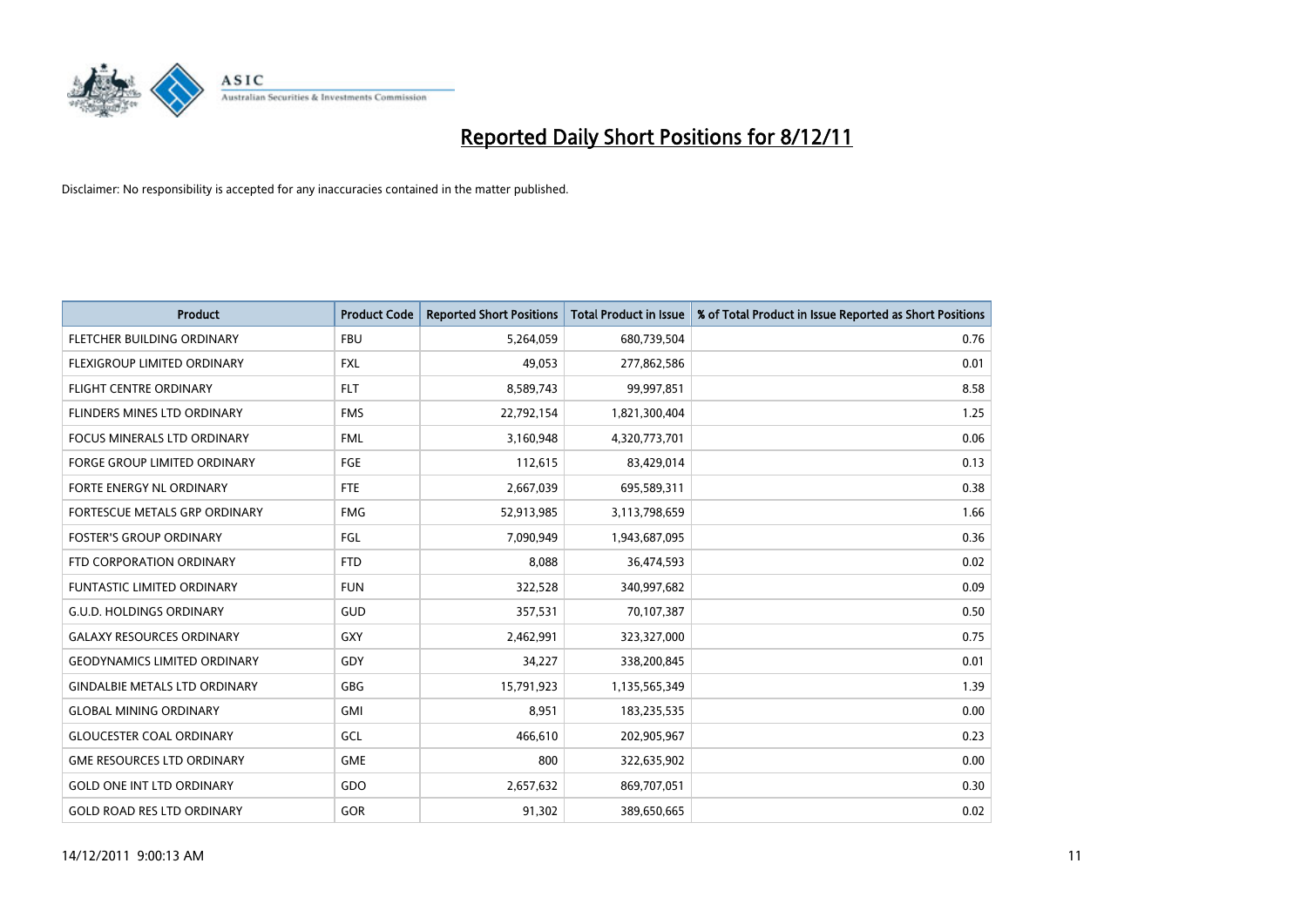

| <b>Product</b>                            | <b>Product Code</b> | <b>Reported Short Positions</b> | <b>Total Product in Issue</b> | % of Total Product in Issue Reported as Short Positions |
|-------------------------------------------|---------------------|---------------------------------|-------------------------------|---------------------------------------------------------|
| <b>GOLDEN WEST RESOURCE ORDINARY</b>      | <b>GWR</b>          | 1,617                           | 192,082,567                   | 0.00                                                    |
| <b>GOODMAN FIELDER. ORDINARY</b>          | <b>GFF</b>          | 64,697,987                      | 1,955,559,207                 | 3.29                                                    |
| <b>GOODMAN GROUP STAPLED US PROHIBIT.</b> | <b>GMG</b>          | 4,924,854                       | 7,394,907,651                 | 0.06                                                    |
| <b>GPT GROUP STAPLED SEC.</b>             | <b>GPT</b>          | 19,584,744                      | 1,827,601,773                 | 1.08                                                    |
| <b>GRAINCORP LIMITED A CLASS ORDINARY</b> | <b>GNC</b>          | 322,581                         | 198,318,900                   | 0.16                                                    |
| <b>GRANGE RESOURCES, ORDINARY</b>         | <b>GRR</b>          | 279,920                         | 1,153,937,134                 | 0.02                                                    |
| <b>GREENCAP LIMITED ORDINARY</b>          | GCG                 |                                 | 262,515,385                   | 0.00                                                    |
| <b>GREENLAND MIN EN LTD ORDINARY</b>      | GGG                 | 420,189                         | 410,407,582                   | 0.08                                                    |
| <b>GRYPHON MINERALS LTD ORDINARY</b>      | GRY                 | 1,252,271                       | 345,122,058                   | 0.35                                                    |
| <b>GUILDFORD COAL LTD ORDINARY</b>        | <b>GUF</b>          | 468,206                         | 230,523,734                   | 0.21                                                    |
| <b>GUINNESS PEAT GROUP. CDI 1:1</b>       | <b>GPG</b>          | 54                              | 282,655,688                   | 0.00                                                    |
| <b>GUNNS LIMITED ORDINARY</b>             | <b>GNS</b>          | 42,847,076                      | 848,401,559                   | 5.05                                                    |
| <b>GWA GROUP LTD ORDINARY</b>             | <b>GWA</b>          | 8,234,523                       | 301,525,014                   | 2.73                                                    |
| HARVEY NORMAN ORDINARY                    | <b>HVN</b>          | 52,203,957                      | 1,062,316,784                 | 4.92                                                    |
| HASTIE GROUP LIMITED ORDINARY             | <b>HST</b>          | 198,050                         | 137,353,504                   | 0.14                                                    |
| HASTINGS DIVERSIFIED STAPLED SECURITY     | <b>HDF</b>          | 3,199,485                       | 530,001,072                   | 0.60                                                    |
| <b>HEARTWARE INT INC CDI 35:1</b>         | <b>HIN</b>          | 272,008                         | 43,772,855                    | 0.62                                                    |
| <b>HENDERSON GROUP CDI 1:1</b>            | <b>HGG</b>          | 2,991,275                       | 668,374,277                   | 0.45                                                    |
| HFA HOLDINGS LIMITED ORDINARY             | <b>HFA</b>          | 16,273                          | 117,332,831                   | 0.01                                                    |
| <b>HIGHLANDS PACIFIC ORDINARY</b>         | <b>HIG</b>          | 2,416,464                       | 686,082,148                   | 0.35                                                    |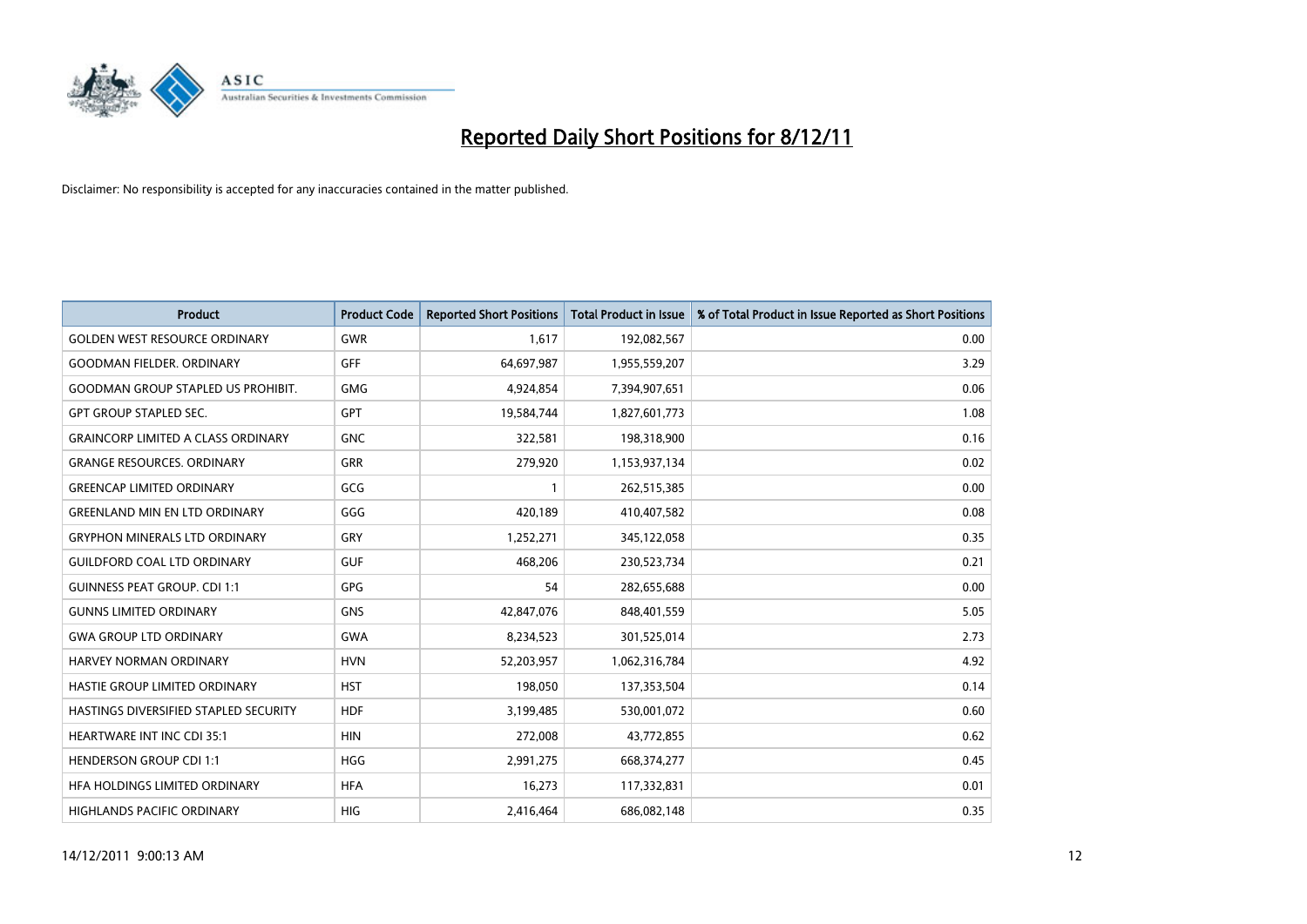

| <b>Product</b>                                | <b>Product Code</b> | <b>Reported Short Positions</b> | <b>Total Product in Issue</b> | % of Total Product in Issue Reported as Short Positions |
|-----------------------------------------------|---------------------|---------------------------------|-------------------------------|---------------------------------------------------------|
| HILLGROVE RES LTD ORDINARY                    | <b>HGO</b>          | 2,513,110                       | 793,698,575                   | 0.31                                                    |
| HILLS HOLDINGS LTD ORDINARY                   | <b>HIL</b>          | 3,333,280                       | 247,051,631                   | 1.33                                                    |
| HORIZON OIL LIMITED ORDINARY                  | <b>HZN</b>          | 18,492,950                      | 1,130,811,515                 | 1.63                                                    |
| HUNNU COAL LIMITED ORDINARY                   | <b>HUN</b>          | 22,813                          | 218,565,002                   | 0.00                                                    |
| <b>ICON ENERGY LIMITED ORDINARY</b>           | <b>ICN</b>          | 2,830                           | 469,301,394                   | 0.00                                                    |
| <b>IINET LIMITED ORDINARY</b>                 | <b>IIN</b>          | 143,501                         | 149,464,119                   | 0.10                                                    |
| <b>ILUKA RESOURCES ORDINARY</b>               | ILU                 | 5,662,788                       | 418,700,517                   | 1.34                                                    |
| <b>IMDEX LIMITED ORDINARY</b>                 | <b>IMD</b>          | 96,093                          | 204,447,435                   | 0.04                                                    |
| IMF (AUSTRALIA) LTD ORDINARY                  | IMF                 | 330,821                         | 123,828,193                   | 0.26                                                    |
| <b>IMX RESOURCES LTD ORDINARY</b>             | <b>IXR</b>          | 20,000                          | 262,612,803                   | 0.01                                                    |
| <b>INCITEC PIVOT ORDINARY</b>                 | IPL                 | 662,508                         | 1,628,730,107                 | 0.03                                                    |
| <b>INDEPENDENCE GROUP ORDINARY</b>            | <b>IGO</b>          | 1,780,446                       | 202,907,135                   | 0.86                                                    |
| INDOPHIL RESOURCES ORDINARY                   | <b>IRN</b>          | 992,223                         | 995,437,860                   | 0.10                                                    |
| <b>INDUSTREA LIMITED ORDINARY</b>             | IDL                 | 904,012                         | 368,992,435                   | 0.24                                                    |
| <b>INFIGEN ENERGY STAPLED SECURITIES</b>      | <b>IFN</b>          | 916,686                         | 762,265,972                   | 0.13                                                    |
| ING RE COM GROUP STAPLED SECURITIES           | ILF                 | 3,583                           | 441,029,194                   | 0.00                                                    |
| <b>INSURANCE AUSTRALIA ORDINARY</b>           | IAG                 | 5,724,884                       | 2,079,034,021                 | 0.26                                                    |
| INTEGRA MINING LTD. ORDINARY                  | <b>IGR</b>          | 1,970,066                       | 843,843,881                   | 0.23                                                    |
| <b>INTREPID MINES ORDINARY</b>                | <b>IAU</b>          | 1,583,976                       | 523,508,201                   | 0.29                                                    |
| <b>INVESTA OFFICE FUND STAPLED SECURITIES</b> | <b>IOF</b>          | 9,175,147                       | 2,657,463,999                 | 0.34                                                    |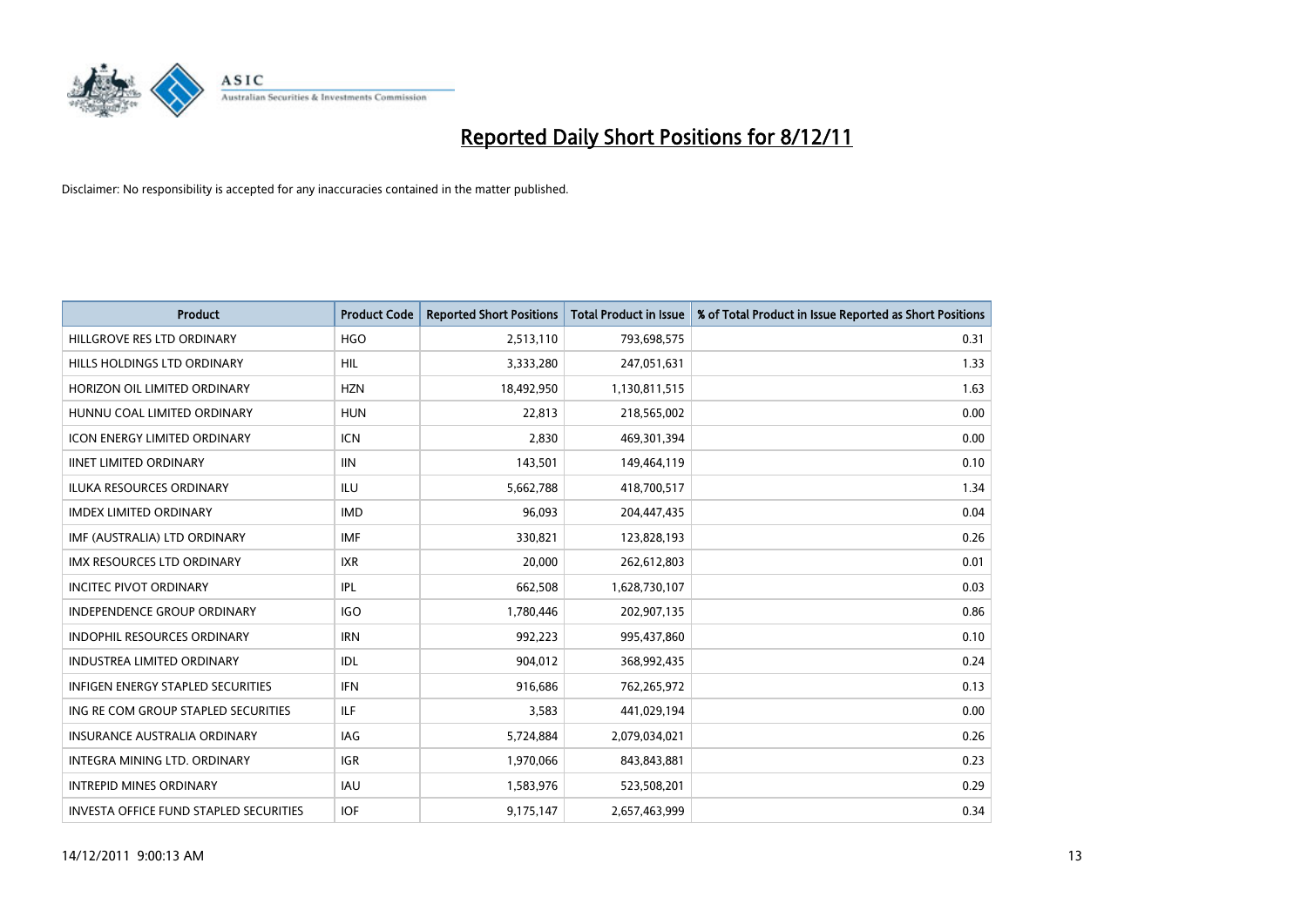

| <b>Product</b>                            | <b>Product Code</b> | <b>Reported Short Positions</b> | <b>Total Product in Issue</b> | % of Total Product in Issue Reported as Short Positions |
|-------------------------------------------|---------------------|---------------------------------|-------------------------------|---------------------------------------------------------|
| <b>INVOCARE LIMITED ORDINARY</b>          | <b>IVC</b>          | 1,181,649                       | 110,030,298                   | 1.08                                                    |
| ION LIMITED ORDINARY                      | <b>ION</b>          | 164,453                         | 256,365,105                   | 0.06                                                    |
| <b>IOOF HOLDINGS LTD ORDINARY</b>         | <b>IFL</b>          | 572,411                         | 229,794,395                   | 0.25                                                    |
| IRESS MARKET TECH. ORDINARY               | <b>IRE</b>          | 1,169,706                       | 127,036,010                   | 0.91                                                    |
| <b>IRON ORE HOLDINGS ORDINARY</b>         | <b>IOH</b>          | 14,525                          | 166,087,005                   | 0.01                                                    |
| ISHARES MSCI AUS 200 ISHARES MSCI AUS 200 | IOZ                 | 74,076                          | 2,701,394                     | 2.74                                                    |
| <b>ISHARES MSCI EM MKTS CDI 1:1</b>       | IEM                 | 25,899                          | 425,700,000                   | 0.01                                                    |
| ISHARES S&P HIGH DIV ISHARES S&P HIGH DIV | <b>IHD</b>          | 99,992                          | 2,301,253                     | 4.35                                                    |
| ISHARES SMALL ORDS ISHARES SMALL ORDS     | <b>ISO</b>          | 910,691                         | 5,401,916                     | 16.86                                                   |
| <b>IVANHOE AUSTRALIA ORDINARY</b>         | <b>IVA</b>          | 821,007                         | 552,011,545                   | 0.15                                                    |
| IAMES HARDIE INDUST CHESS DEPOSITARY INT  | <b>IHX</b>          | 17,073,558                      | 435,814,185                   | 3.90                                                    |
| <b>JAMESON RESOURCES ORDINARY</b>         | <b>JAL</b>          | 1,600,000                       | 106,528,865                   | 1.50                                                    |
| <b>IB HI-FI LIMITED ORDINARY</b>          | <b>IBH</b>          | 20,251,155                      | 98,833,643                    | 20.49                                                   |
| <b>KAGARA LTD ORDINARY</b>                | <b>KZL</b>          | 7,474,400                       | 718,307,956                   | 1.03                                                    |
| KAROON GAS AUSTRALIA ORDINARY             | <b>KAR</b>          | 1,090,316                       | 221,420,769                   | 0.47                                                    |
| KATHMANDU HOLD LTD ORDINARY               | <b>KMD</b>          | 1,296,342                       | 200,000,000                   | 0.64                                                    |
| <b>KBL MINING LIMITED ORDINARY</b>        | <b>KBL</b>          | 1,820                           | 166,702,510                   | 0.00                                                    |
| <b>KEYBRIDGE CAPITAL ORDINARY</b>         | <b>KBC</b>          | 7,999                           | 172,070,564                   | 0.00                                                    |
| KINGSGATE CONSOLID, ORDINARY              | <b>KCN</b>          | 1,575,609                       | 140,872,908                   | 1.12                                                    |
| KINGSROSE MINING LTD ORDINARY             | <b>KRM</b>          | 1,302,366                       | 269,598,726                   | 0.48                                                    |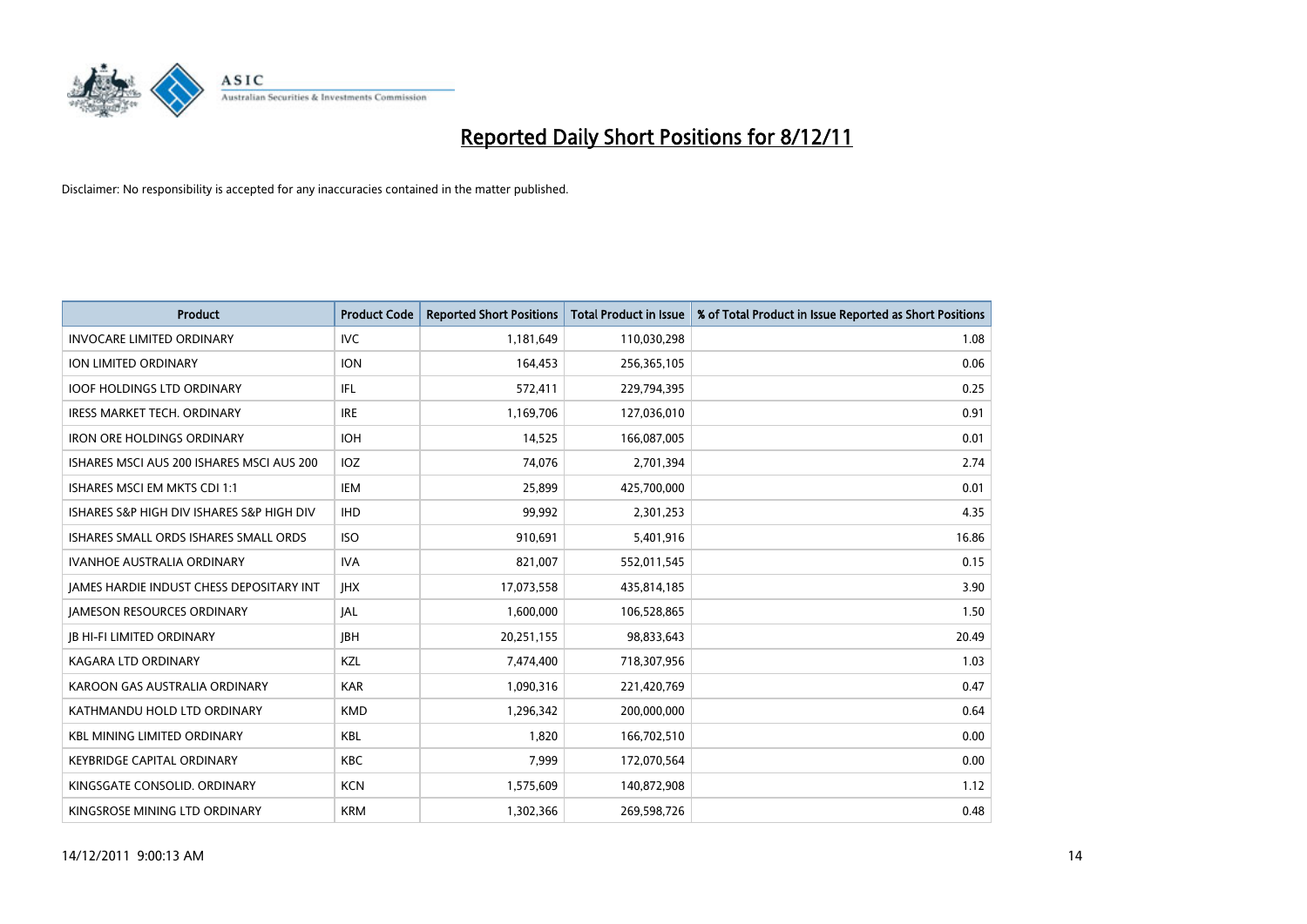

| <b>Product</b>                        | <b>Product Code</b> | <b>Reported Short Positions</b> | <b>Total Product in Issue</b> | % of Total Product in Issue Reported as Short Positions |
|---------------------------------------|---------------------|---------------------------------|-------------------------------|---------------------------------------------------------|
| KULA GOLD LIMITED ORDINARY            | <b>KGD</b>          | 1,744                           | 92,200,707                    | 0.00                                                    |
| LEGEND MINING ORDINARY                | <b>LEG</b>          | 2,865,292                       | 1,980,350,801                 | 0.14                                                    |
| LEIGHTON HOLDINGS ORDINARY            | LEI                 | 6,020,921                       | 336,515,596                   | 1.76                                                    |
| LEND LEASE GROUP UNIT/ORD STAPLED     | LLC                 | 328,398                         | 571,804,090                   | 0.05                                                    |
| LEYSHON RESOURCES ORDINARY            | LRL                 | 64,974                          | 246,525,724                   | 0.03                                                    |
| LINC ENERGY LTD ORDINARY              | <b>LNC</b>          | 5,889,355                       | 504,487,631                   | 1.16                                                    |
| LIQUEFIED NATURAL ORDINARY            | <b>LNG</b>          | 272,800                         | 267,699,015                   | 0.10                                                    |
| LYNAS CORPORATION ORDINARY            | <b>LYC</b>          | 68,447,348                      | 1,713,846,913                 | 3.97                                                    |
| M2 TELECOMMUNICATION ORDINARY         | <b>MTU</b>          | 264,105                         | 124,493,385                   | 0.20                                                    |
| <b>MACA LIMITED ORDINARY</b>          | <b>MLD</b>          | 2,000                           | 150,000,000                   | 0.00                                                    |
| MACARTHUR COAL ORDINARY               | <b>MCC</b>          | 19,020                          | 302,092,343                   | 0.00                                                    |
| <b>MACMAHON HOLDINGS ORDINARY</b>     | <b>MAH</b>          | 2,879,777                       | 738,631,705                   | 0.38                                                    |
| MACQ ATLAS ROADS GRP ORDINARY STAPLED | <b>MQA</b>          | 8,870,469                       | 464,279,594                   | 1.91                                                    |
| MACQUARIE GROUP LTD ORDINARY          | <b>MOG</b>          | 4,598,659                       | 348,545,115                   | 1.28                                                    |
| MAP GROUP US PROHIB DEF SET           | <b>MAPDA</b>        | 3,768,370                       | 1,861,210,782                 | 0.19                                                    |
| MARENGO MINING ORDINARY               | <b>MGO</b>          | 39,850                          | 1,002,399,863                 | 0.00                                                    |
| <b>MATRIX C &amp; E LTD ORDINARY</b>  | <b>MCE</b>          | 488,323                         | 77,081,507                    | 0.61                                                    |
| MCMILLAN SHAKESPEARE ORDINARY         | <b>MMS</b>          | 100,723                         | 70,639,319                    | 0.14                                                    |
| <b>MCPHERSON'S LTD ORDINARY</b>       | <b>MCP</b>          | 16,360                          | 72,401,758                    | 0.02                                                    |
| MEDUSA MINING LTD ORDINARY            | <b>MML</b>          | 675,977                         | 188,837,911                   | 0.36                                                    |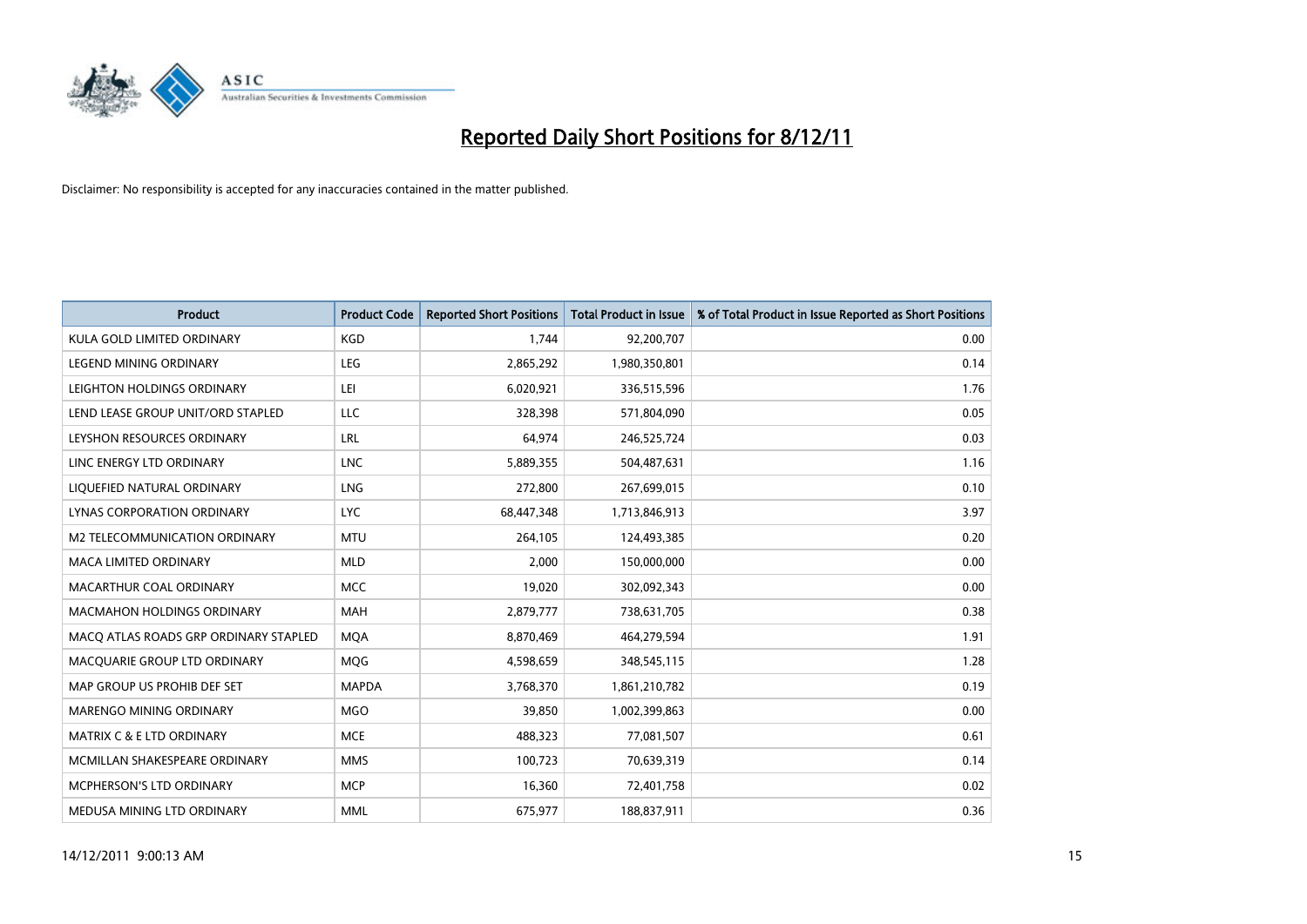

| <b>Product</b>                  | <b>Product Code</b> | <b>Reported Short Positions</b> | <b>Total Product in Issue</b> | % of Total Product in Issue Reported as Short Positions |
|---------------------------------|---------------------|---------------------------------|-------------------------------|---------------------------------------------------------|
| MELBOURNE IT LIMITED ORDINARY   | <b>MLB</b>          | 136,142                         | 81,352,178                    | 0.17                                                    |
| MEO AUSTRALIA LTD ORDINARY      | <b>MEO</b>          | 1,634,327                       | 539,913,260                   | 0.30                                                    |
| <b>MERMAID MARINE ORDINARY</b>  | <b>MRM</b>          | 331,094                         | 217,833,136                   | 0.16                                                    |
| MESOBLAST LIMITED ORDINARY      | <b>MSB</b>          | 5,366,839                       | 280,425,258                   | 1.91                                                    |
| METALS X LIMITED ORDINARY       | <b>MLX</b>          | 326,940                         | 1,327,100,831                 | 0.03                                                    |
| METCASH LIMITED ORDINARY        | <b>MTS</b>          | 26,473,857                      | 771,343,008                   | 3.42                                                    |
| METGASCO LIMITED ORDINARY       | <b>MEL</b>          | 235,435                         | 338,958,156                   | 0.07                                                    |
| METMINCO LIMITED ORDINARY       | <b>MNC</b>          | 4,912,445                       | 1,674,466,146                 | 0.28                                                    |
| MHM METALS LIMITED ORDINARY     | <b>MHM</b>          | 181,400                         | 102,957,456                   | 0.18                                                    |
| MICLYN EXP OFFSHR ORDINARY      | <b>MIO</b>          | 19,297                          | 274,618,684                   | 0.01                                                    |
| MINCOR RESOURCES NL ORDINARY    | <b>MCR</b>          | 1,034,587                       | 196,180,804                   | 0.51                                                    |
| MINERAL DEPOSITS ORDINARY       | <b>MDL</b>          | 128,092                         | 83,538,786                    | 0.15                                                    |
| MINERAL RESOURCES. ORDINARY     | <b>MIN</b>          | 690,308                         | 184,376,989                   | 0.36                                                    |
| MIRABELA NICKEL LTD ORDINARY    | <b>MBN</b>          | 11,863,984                      | 491,781,237                   | 2.41                                                    |
| MIRVAC GROUP STAPLED SECURITIES | <b>MGR</b>          | 20,832,418                      | 3,416,924,188                 | 0.62                                                    |
| MOLOPO ENERGY LTD ORDINARY      | <b>MPO</b>          | 1,025,876                       | 245,579,810                   | 0.42                                                    |
| MOLY MINES LIMITED ORDINARY     | <b>MOL</b>          | 6,234                           | 384,893,989                   | 0.00                                                    |
| MONADELPHOUS GROUP ORDINARY     | <b>MND</b>          | 1,168,118                       | 88,674,327                    | 1.33                                                    |
| MORTGAGE CHOICE LTD ORDINARY    | MOC                 | 1,177,594                       | 119,948,255                   | 0.98                                                    |
| MOUNT GIBSON IRON ORDINARY      | <b>MGX</b>          | 7,381,256                       | 1,082,570,693                 | 0.68                                                    |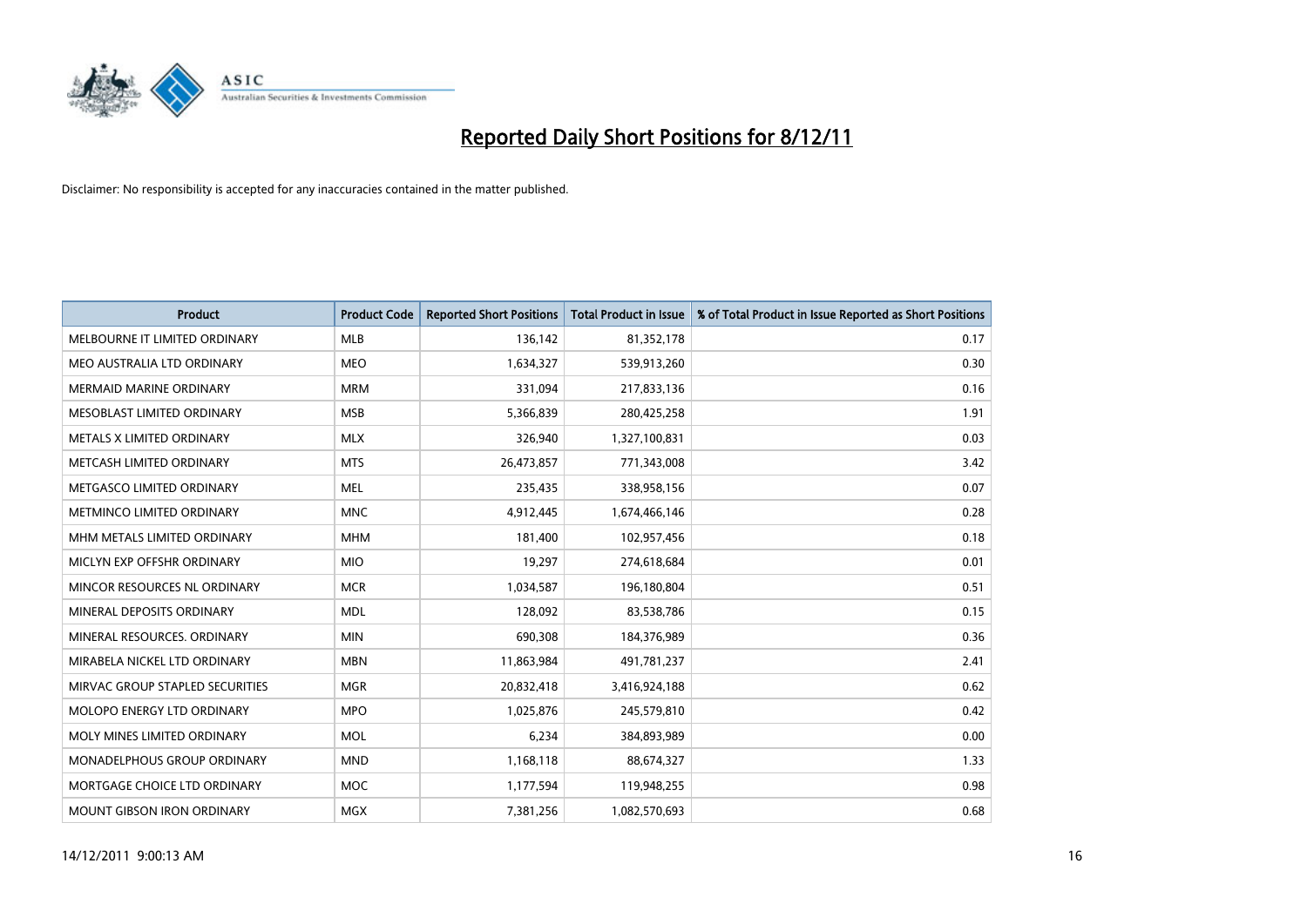

| <b>Product</b>                  | <b>Product Code</b> | <b>Reported Short Positions</b> | <b>Total Product in Issue</b> | % of Total Product in Issue Reported as Short Positions |
|---------------------------------|---------------------|---------------------------------|-------------------------------|---------------------------------------------------------|
| MSF SUGAR LIMITED ORDINARY      | <b>MSF</b>          | 23,129                          | 69,248,422                    | 0.03                                                    |
| MULTIPLEX SITES SITES           | <b>MXUPA</b>        | 22                              | 4,500,000                     | 0.00                                                    |
| MURCHISON METALS LTD ORDINARY   | <b>MMX</b>          | 9,866,400                       | 442,437,524                   | 2.23                                                    |
| MYER HOLDINGS LTD ORDINARY      | <b>MYR</b>          | 55,714,896                      | 583,384,551                   | 9.53                                                    |
| <b>MYSTATE LIMITED ORDINARY</b> | <b>MYS</b>          | 3,639                           | 67,463,454                    | 0.00                                                    |
| NATIONAL AUST. BANK ORDINARY    | <b>NAB</b>          | 15,383,007                      | 2,204,213,794                 | 0.68                                                    |
| NATURAL FUEL LIMITED ORDINARY   | <b>NFL</b>          |                                 | 1,121,912                     | 0.00                                                    |
| NAVIGATOR RESOURCES ORDINARY    | <b>NAV</b>          | 500                             | 2,222,106,823                 | 0.00                                                    |
| NAVITAS LIMITED ORDINARY        | <b>NVT</b>          | 581,946                         | 375,318,628                   | 0.14                                                    |
| NEPTUNE MARINE ORDINARY         | <b>NMS</b>          | 182,253                         | 1,748,545,632                 | 0.01                                                    |
| NEW HOPE CORPORATION ORDINARY   | <b>NHC</b>          | 267,937                         | 830,230,549                   | 0.03                                                    |
| NEW STANDARD ENERGY ORDINARY    | <b>NSE</b>          | 983,413                         | 282,844,638                   | 0.35                                                    |
| NEWCREST MINING ORDINARY        | <b>NCM</b>          | 944,363                         | 765,495,616                   | 0.12                                                    |
| NEWS CORP A NON-VOTING CDI      | <b>NWSLV</b>        | 2,964,510                       | 1,695,588,089                 | 0.17                                                    |
| NEWS CORP B VOTING CDI          | <b>NWS</b>          | 2,555,470                       | 798,520,953                   | 0.32                                                    |
| NEXBIS LIMITED ORDINARY         | <b>NBS</b>          | 63,733                          | 798,356,704                   | 0.01                                                    |
| NEXTDC LIMITED ORDINARY         | <b>NXT</b>          | 1,984                           | 123,533,558                   | 0.00                                                    |
| NEXUS ENERGY LIMITED ORDINARY   | <b>NXS</b>          | 1,760,621                       | 1,326,821,159                 | 0.12                                                    |
| NIB HOLDINGS LIMITED ORDINARY   | <b>NHF</b>          | 4,911                           | 466,733,110                   | 0.00                                                    |
| NIDO PETROLEUM ORDINARY         | <b>NDO</b>          | 569,755                         | 1,389,163,151                 | 0.04                                                    |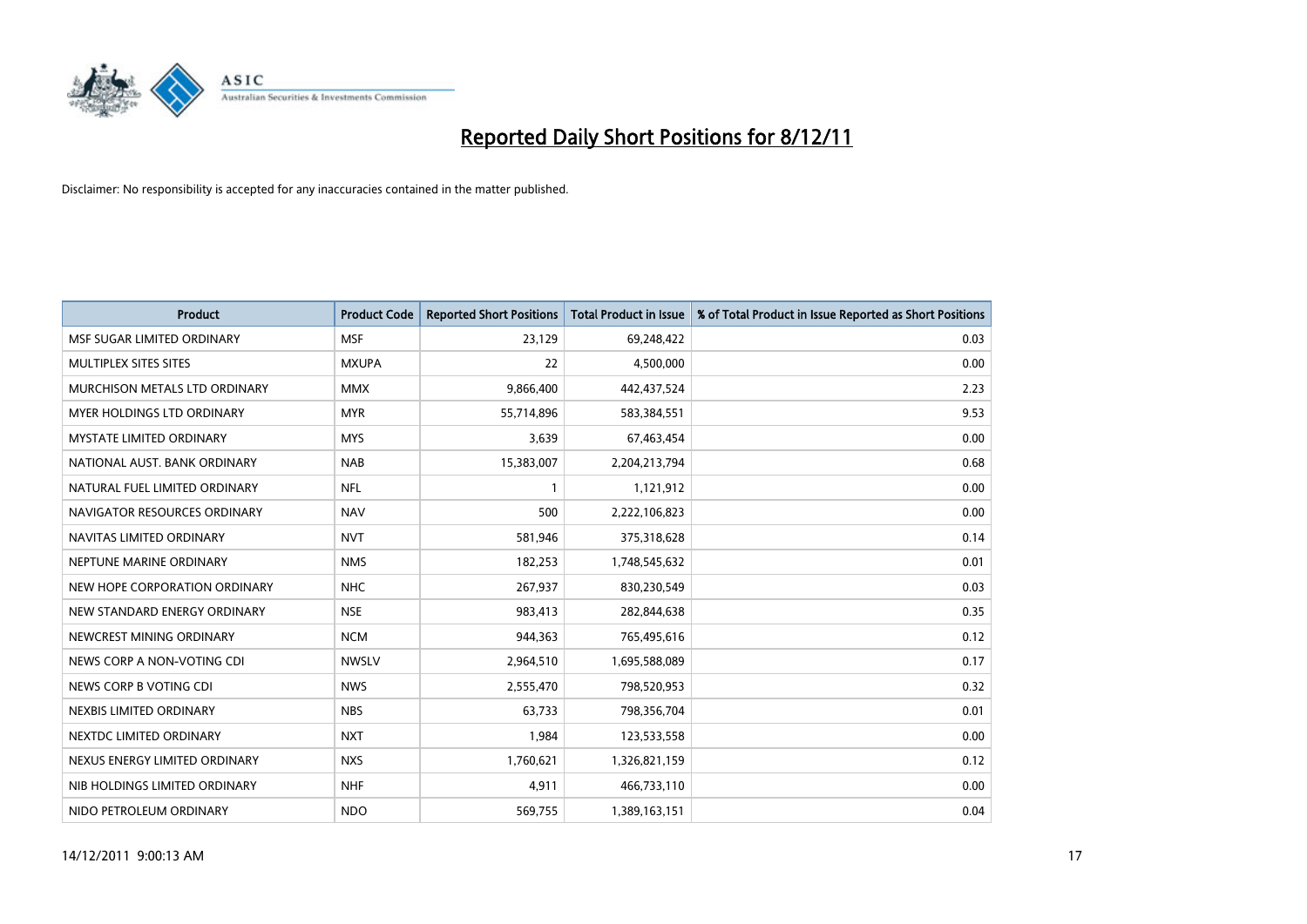

| <b>Product</b>                        | <b>Product Code</b> | <b>Reported Short Positions</b> | <b>Total Product in Issue</b> | % of Total Product in Issue Reported as Short Positions |
|---------------------------------------|---------------------|---------------------------------|-------------------------------|---------------------------------------------------------|
| NOBLE MINERAL RES ORDINARY            | <b>NMG</b>          | 636,404                         | 523,308,820                   | 0.13                                                    |
| NORTHERN IRON LTD ORDINARY            | <b>NFE</b>          | 545,321                         | 367,334,863                   | 0.15                                                    |
| NRW HOLDINGS LIMITED ORDINARY         | <b>NWH</b>          | 1,188,706                       | 278,888,011                   | 0.42                                                    |
| NUCOAL RESOURCES NL ORDINARY          | <b>NCR</b>          | 9,697                           | 441,150,707                   | 0.00                                                    |
| NUFARM LIMITED ORDINARY               | <b>NUF</b>          | 3,930,609                       | 261,947,565                   | 1.51                                                    |
| OAKTON LIMITED ORDINARY               | <b>OKN</b>          | 570,368                         | 93,800,235                    | 0.60                                                    |
| OCEANAGOLD CORP. CHESS DEPOSITARY INT | OGC                 | 281,903                         | 262,642,606                   | 0.11                                                    |
| OCEANIA CAPITAL LTD ORDINARY          | <b>OCP</b>          | 2,500                           | 91,921,295                    | 0.00                                                    |
| OIL SEARCH LTD ORDINARY               | <b>OSH</b>          | 5,956,470                       | 1,325,155,171                 | 0.45                                                    |
| OM HOLDINGS LIMITED ORDINARY          | <b>OMH</b>          | 8,159,836                       | 504,105,150                   | 1.61                                                    |
| ONESTEEL LIMITED ORDINARY             | OST                 | 23,364,178                      | 1,342,393,583                 | 1.74                                                    |
| ORICA LIMITED ORDINARY                | ORI                 | 2,727,379                       | 363,966,570                   | 0.74                                                    |
| ORIGIN ENERGY ORDINARY                | <b>ORG</b>          | 2,096,110                       | 1,086,138,610                 | 0.19                                                    |
| OROCOBRE LIMITED ORDINARY             | <b>ORE</b>          | 195,985                         | 103,195,029                   | 0.19                                                    |
| OROTONGROUP LIMITED ORDINARY          | <b>ORL</b>          | 6,852                           | 40,880,902                    | 0.01                                                    |
| OTTO ENERGY LIMITED ORDINARY          | OEL                 | 109,204                         | 1,138,290,071                 | 0.01                                                    |
| OZ MINERALS ORDINARY                  | OZL                 | 7,777,722                       | 316,690,008                   | 2.42                                                    |
| PACIFIC BRANDS ORDINARY               | <b>PBG</b>          | 6,575,870                       | 912,915,695                   | 0.73                                                    |
| PALADIN ENERGY LTD ORDINARY           | <b>PDN</b>          | 27,793,097                      | 835,484,064                   | 3.36                                                    |
| PANAUST LIMITED ORDINARY              | <b>PNA</b>          | 11,642,434                      | 593,892,185                   | 1.97                                                    |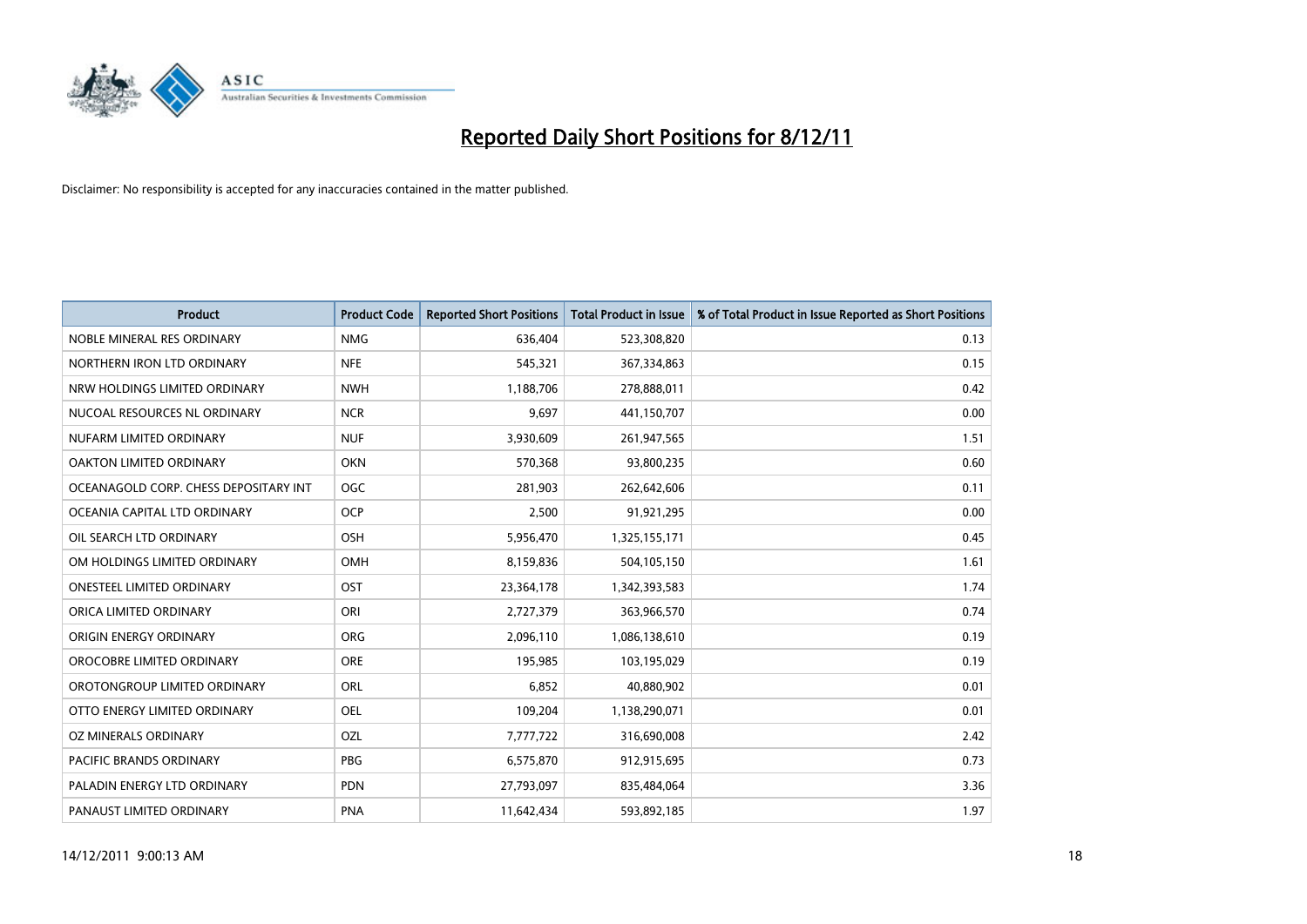

| <b>Product</b>                      | <b>Product Code</b> | <b>Reported Short Positions</b> | <b>Total Product in Issue</b> | % of Total Product in Issue Reported as Short Positions |
|-------------------------------------|---------------------|---------------------------------|-------------------------------|---------------------------------------------------------|
| PANORAMIC RESOURCES ORDINARY        | PAN                 | 775,918                         | 207,050,710                   | 0.37                                                    |
| PAPERLINX LIMITED ORDINARY          | <b>PPX</b>          | 1,710,063                       | 609,280,761                   | 0.28                                                    |
| PAPILLON RES LTD ORDINARY           | PIR                 | 410,306                         | 215,042,248                   | 0.19                                                    |
| PATTIES FOODS LTD ORDINARY          | PFL                 | 1                               | 138,989,223                   | 0.00                                                    |
| PEET LIMITED ORDINARY               | <b>PPC</b>          | 343,955                         | 320,170,604                   | 0.11                                                    |
| PENINSULA ENERGY LTD ORDINARY       | <b>PEN</b>          | 1,755,377                       | 2,135,490,443                 | 0.08                                                    |
| PERILYA LIMITED ORDINARY            | PEM                 | 2.897                           | 769,316,426                   | 0.00                                                    |
| PERPETUAL LIMITED ORDINARY          | PPT                 | 1,366,830                       | 41,980,678                    | 3.25                                                    |
| PERSEUS MINING LTD ORDINARY         | PRU                 | 1,210,679                       | 455,827,088                   | 0.26                                                    |
| PETSEC ENERGY ORDINARY              | <b>PSA</b>          | 223,332                         | 231,283,622                   | 0.10                                                    |
| PHARMAXIS LTD ORDINARY              | <b>PXS</b>          | 2,117,274                       | 269,243,547                   | 0.79                                                    |
| PHOTON GROUP LTD ORDINARY           | <b>PGA</b>          | 250,510                         | 1,540,886,866                 | 0.02                                                    |
| PLATINUM ASSET ORDINARY             | <b>PTM</b>          | 4,585,298                       | 561,347,878                   | 0.82                                                    |
| PLATINUM AUSTRALIA ORDINARY         | <b>PLA</b>          | 2,945,144                       | 442,130,039                   | 0.67                                                    |
| PLATINUM AUSTRALIA RIGHTS 09-DEC-11 | <b>PLAR</b>         | 5,104                           | 36,844,170                    | 0.02                                                    |
| PLATINUM CAPITAL LTD ORDINARY       | <b>PMC</b>          |                                 | 165,756,878                   | 0.00                                                    |
| PLUTON RESOURCES ORDINARY           | <b>PLV</b>          | 102                             | 227,338,688                   | 0.00                                                    |
| PMI GOLD CORP CDI 1:1               | <b>PVM</b>          | 2,860                           | 48,932,567                    | 0.01                                                    |
| PMP LIMITED ORDINARY                | <b>PMP</b>          | 32,389                          | 329,842,473                   | 0.01                                                    |
| PORT BOUVARD LIMITED ORDINARY       | PBD                 | 6,754                           | 593,868,295                   | 0.00                                                    |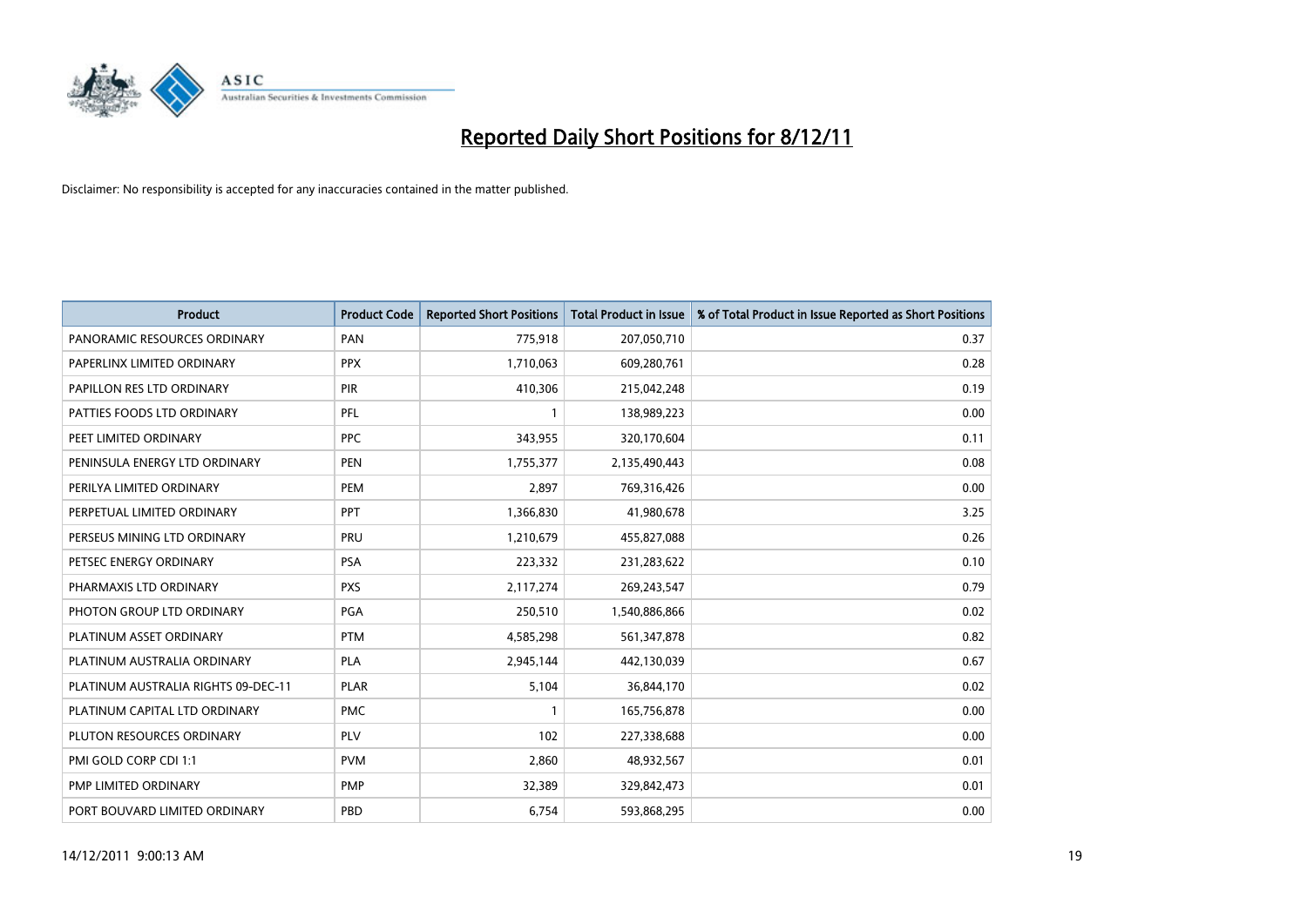

| <b>Product</b>                      | <b>Product Code</b> | <b>Reported Short Positions</b> | <b>Total Product in Issue</b> | % of Total Product in Issue Reported as Short Positions |
|-------------------------------------|---------------------|---------------------------------|-------------------------------|---------------------------------------------------------|
| PREMIER INVESTMENTS ORDINARY        | <b>PMV</b>          | 53,277                          | 155,062,831                   | 0.03                                                    |
| PRIMA BIOMED LTD ORDINARY           | <b>PRR</b>          | 98,236                          | 1,018,266,121                 | 0.01                                                    |
| PRIMARY HEALTH CARE ORDINARY        | <b>PRY</b>          | 9,225,759                       | 500,336,679                   | 1.84                                                    |
| PRIME MEDIA GRP LTD ORDINARY        | <b>PRT</b>          | 2                               | 366,330,303                   | 0.00                                                    |
| PRIMEAG AUSTRALIA ORDINARY          | PAG                 | 65,060                          | 266,394,444                   | 0.03                                                    |
| PROGEN PHARMACEUTIC ORDINARY        | PGL                 | 151,596                         | 24,709,097                    | 0.61                                                    |
| PROGRAMMED ORDINARY                 | <b>PRG</b>          | 274,667                         | 118,169,908                   | 0.22                                                    |
| PSIVIDA CORP CDI 1:1                | <b>PVA</b>          | 6,878                           | 8,801,773                     | 0.08                                                    |
| <b>QANTAS AIRWAYS ORDINARY</b>      | QAN                 | 29,164,391                      | 2,265,123,620                 | 1.29                                                    |
| OBE INSURANCE GROUP ORDINARY        | <b>OBE</b>          | 22,791,746                      | 1,115,545,692                 | 2.03                                                    |
| OR NATIONAL LIMITED ORDINARY        | <b>ORN</b>          | 26,713,906                      | 2,440,000,000                 | 1.08                                                    |
| <b>QUBE LOGISTICS HLDG ORDINARY</b> | QUB                 | 163,199                         | 809,646,656                   | 0.01                                                    |
| RAMELIUS RESOURCES ORDINARY         | <b>RMS</b>          | 4,947,841                       | 326,556,273                   | 1.50                                                    |
| RAMSAY HEALTH CARE ORDINARY         | <b>RHC</b>          | 1,344,162                       | 202,081,252                   | 0.64                                                    |
| RANGE RESOURCES LTD ORDINARY        | <b>RRS</b>          | 1,736,650                       | 1,602,030,474                 | 0.11                                                    |
| <b>RCR TOMLINSON ORDINARY</b>       | <b>RCR</b>          | 70,815                          | 133,601,005                   | 0.05                                                    |
| <b>REA GROUP ORDINARY</b>           | <b>REA</b>          | 357,198                         | 131,714,699                   | 0.27                                                    |
| <b>RECKON LIMITED ORDINARY</b>      | <b>RKN</b>          | 2,999                           | 133,235,028                   | 0.00                                                    |
| <b>RED FORK ENERGY ORDINARY</b>     | <b>RFE</b>          | 7,696                           | 269,769,853                   | 0.00                                                    |
| REDBANK ENERGY LTD ORDINARY         | AEJ                 | 19                              | 786,287                       | 0.00                                                    |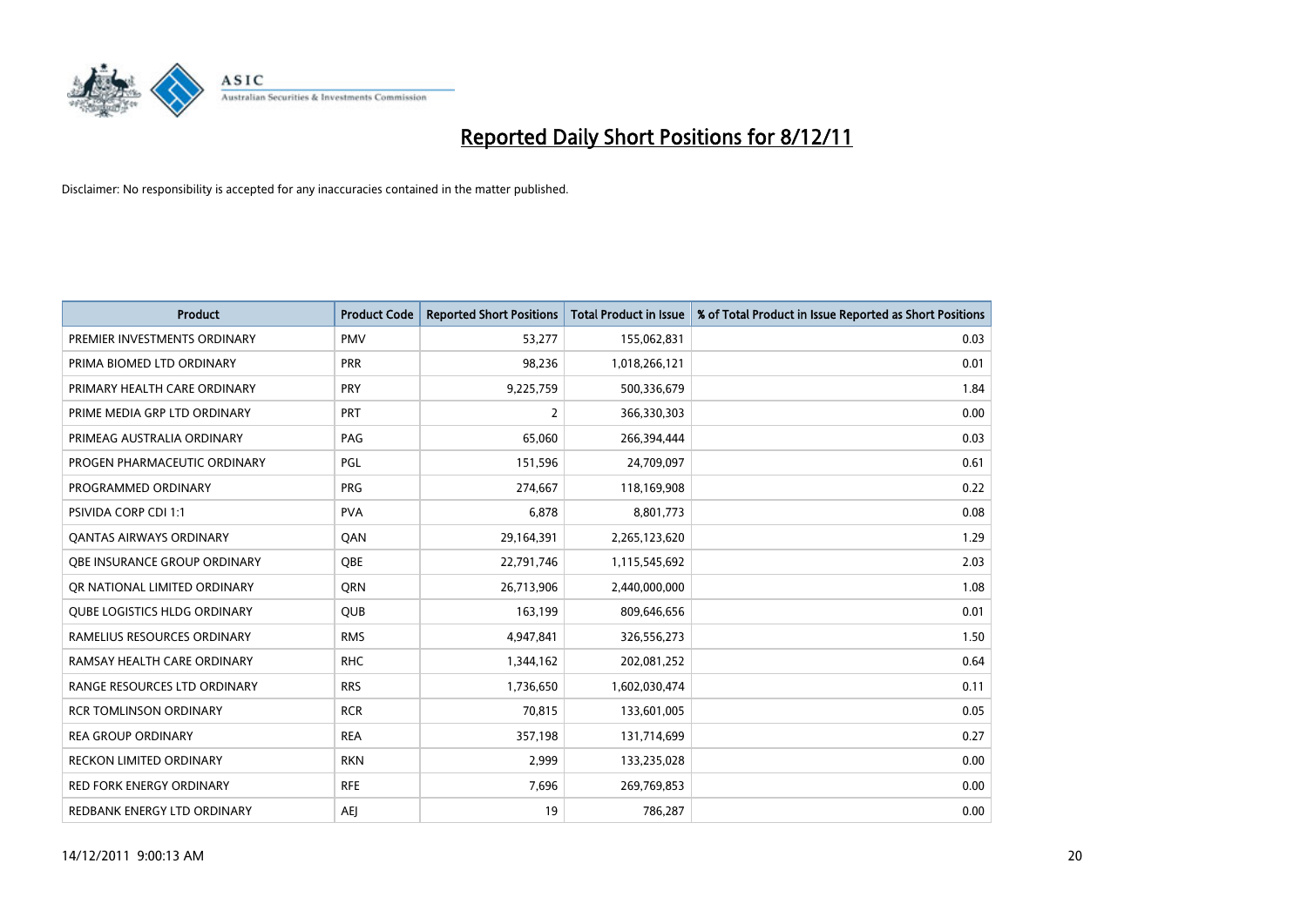

| <b>Product</b>                      | <b>Product Code</b> | <b>Reported Short Positions</b> | <b>Total Product in Issue</b> | % of Total Product in Issue Reported as Short Positions |
|-------------------------------------|---------------------|---------------------------------|-------------------------------|---------------------------------------------------------|
| REED RESOURCES LTD ORDINARY         | <b>RDR</b>          | 3,084,539                       | 264,742,501                   | 1.16                                                    |
| REGIS RESOURCES ORDINARY            | <b>RRL</b>          | 883,796                         | 434,457,441                   | 0.23                                                    |
| RESMED INC CDI 10:1                 | <b>RMD</b>          | 3,036,016                       | 1,556,242,300                 | 0.20                                                    |
| <b>RESOLUTE MINING ORDINARY</b>     | <b>RSG</b>          | 2,377,841                       | 476,547,954                   | 0.50                                                    |
| <b>RESOURCE GENERATION ORDINARY</b> | <b>RES</b>          | 157,911                         | 262,895,652                   | 0.06                                                    |
| RETAIL FOOD GROUP ORDINARY          | <b>RFG</b>          | 6,519                           | 108,229,282                   | 0.01                                                    |
| REVERSE CORP LIMITED ORDINARY       | <b>REF</b>          | 125,041                         | 92,382,175                    | 0.14                                                    |
| REX MINERALS LIMITED ORDINARY       | <b>RXM</b>          | 212,668                         | 153,635,519                   | 0.13                                                    |
| RHG LIMITED ORDINARY                | <b>RHG</b>          | 31,776                          | 308,483,177                   | 0.01                                                    |
| <b>RIALTO ENERGY ORDINARY</b>       | <b>RIA</b>          | 146,086                         | 375,006,264                   | 0.04                                                    |
| RIO TINTO LIMITED ORDINARY          | <b>RIO</b>          | 22, 141, 783                    | 435,758,720                   | 5.09                                                    |
| RIVERCITY MOTORWAY STAPLED          | <b>RCY</b>          | 132,000                         | 957,010,115                   | 0.01                                                    |
| ROC OIL COMPANY ORDINARY            | <b>ROC</b>          | 1,907,481                       | 683,029,641                   | 0.27                                                    |
| ROYAL WOLF HOLDINGS ORDINARY        | <b>RWH</b>          | 64,030                          | 100,387,052                   | 0.06                                                    |
| SAI GLOBAL LIMITED ORDINARY         | SAI                 | 388,492                         | 202,263,251                   | 0.18                                                    |
| SALMAT LIMITED ORDINARY             | <b>SLM</b>          | 91,401                          | 159,802,174                   | 0.05                                                    |
| SAMSON OIL & GAS LTD ORDINARY       | SSN                 | 291,739                         | 1,750,183,770                 | 0.01                                                    |
| SANDFIRE RESOURCES ORDINARY         | <b>SFR</b>          | 1,503,233                       | 150,879,969                   | 0.99                                                    |
| <b>SANTOS LTD ORDINARY</b>          | <b>STO</b>          | 12,169,475                      | 941,523,332                   | 1.27                                                    |
| SARACEN MINERAL ORDINARY            | SAR                 | 146,523                         | 593,883,240                   | 0.02                                                    |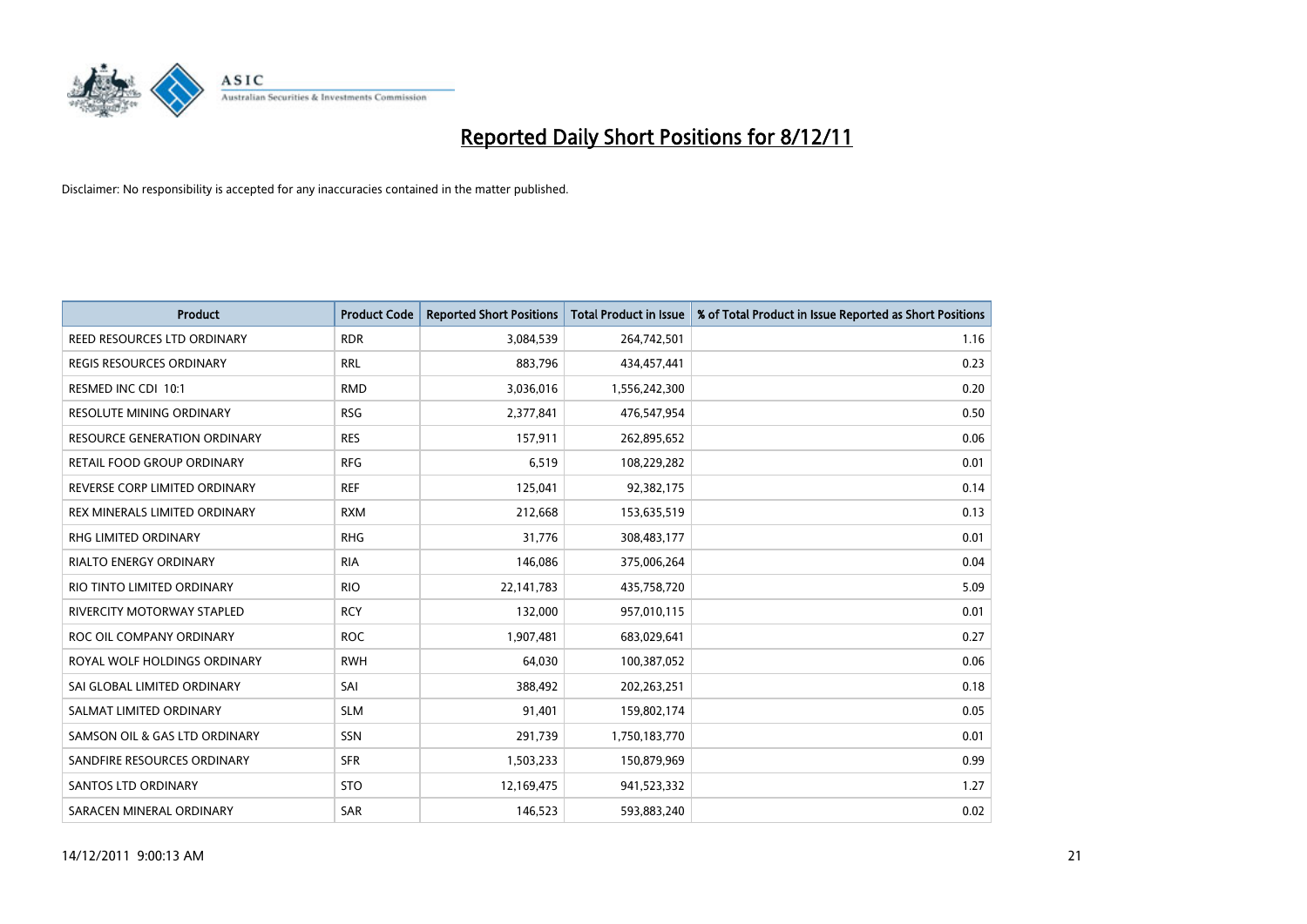

| <b>Product</b>                           | <b>Product Code</b> | <b>Reported Short Positions</b> | <b>Total Product in Issue</b> | % of Total Product in Issue Reported as Short Positions |
|------------------------------------------|---------------------|---------------------------------|-------------------------------|---------------------------------------------------------|
| SEDGMAN LIMITED ORDINARY                 | <b>SDM</b>          | 365,895                         | 212,215,619                   | 0.17                                                    |
| SEEK LIMITED ORDINARY                    | <b>SEK</b>          | 10,488,273                      | 337,101,307                   | 3.11                                                    |
| SELECT HARVESTS ORDINARY                 | <b>SHV</b>          | 15,833                          | 56,392,664                    | 0.03                                                    |
| SENETAS CORPORATION ORDINARY             | <b>SEN</b>          | 756,999                         | 463,105,195                   | 0.16                                                    |
| SENEX ENERGY LIMITED ORDINARY            | SXY                 | 400.000                         | 918,392,416                   | 0.04                                                    |
| SERVICE STREAM ORDINARY                  | <b>SSM</b>          | 336,163                         | 283,418,867                   | 0.12                                                    |
| SEVEN GROUP HOLDINGS CONV. RED. PREF.    | <b>SVWPA</b>        | 65,488                          | 4,963,640                     | 1.32                                                    |
| SEVEN GROUP HOLDINGS ORDINARY            | <b>SVW</b>          | 188,175                         | 306,410,281                   | 0.05                                                    |
| SEVEN WEST MEDIA LTD ORDINARY            | <b>SWM</b>          | 1,947,594                       | 645,719,542                   | 0.29                                                    |
| SIGMA PHARMACEUTICAL ORDINARY            | <b>SIP</b>          | 9,116,321                       | 1,178,626,572                 | 0.77                                                    |
| SILEX SYSTEMS ORDINARY                   | <b>SLX</b>          | 52,263                          | 170,133,997                   | 0.02                                                    |
| SILVER LAKE RESOURCE ORDINARY            | <b>SLR</b>          | 1,529,474                       | 206,291,063                   | 0.73                                                    |
| SIMS METAL MGMT LTD ORDINARY             | SGM                 | 3,361,309                       | 207,193,497                   | 1.62                                                    |
| SINGAPORE TELECOMM. CHESS DEPOSITARY INT | SGT                 | 4,196,757                       | 190,439,807                   | 2.19                                                    |
| SIRIUS RESOURCES NL ORDINARY             | <b>SIR</b>          | 82,500                          | 137,134,586                   | 0.06                                                    |
| SKILLED GROUP LTD ORDINARY               | <b>SKE</b>          | 42,605                          | 233,403,776                   | 0.01                                                    |
| SKY CITY ENTERTAIN, ORDINARY             | <b>SKC</b>          | 9,856                           | 576,958,340                   | 0.00                                                    |
| SMS MANAGEMENT. ORDINARY                 | <b>SMX</b>          | 91,984                          | 68,290,180                    | 0.12                                                    |
| SONIC HEALTHCARE ORDINARY                | <b>SHL</b>          | 4,880,581                       | 389,969,875                   | 1.25                                                    |
| SOUL PATTINSON (W.H) ORDINARY            | SOL                 | 9,152                           | 238,640,580                   | 0.00                                                    |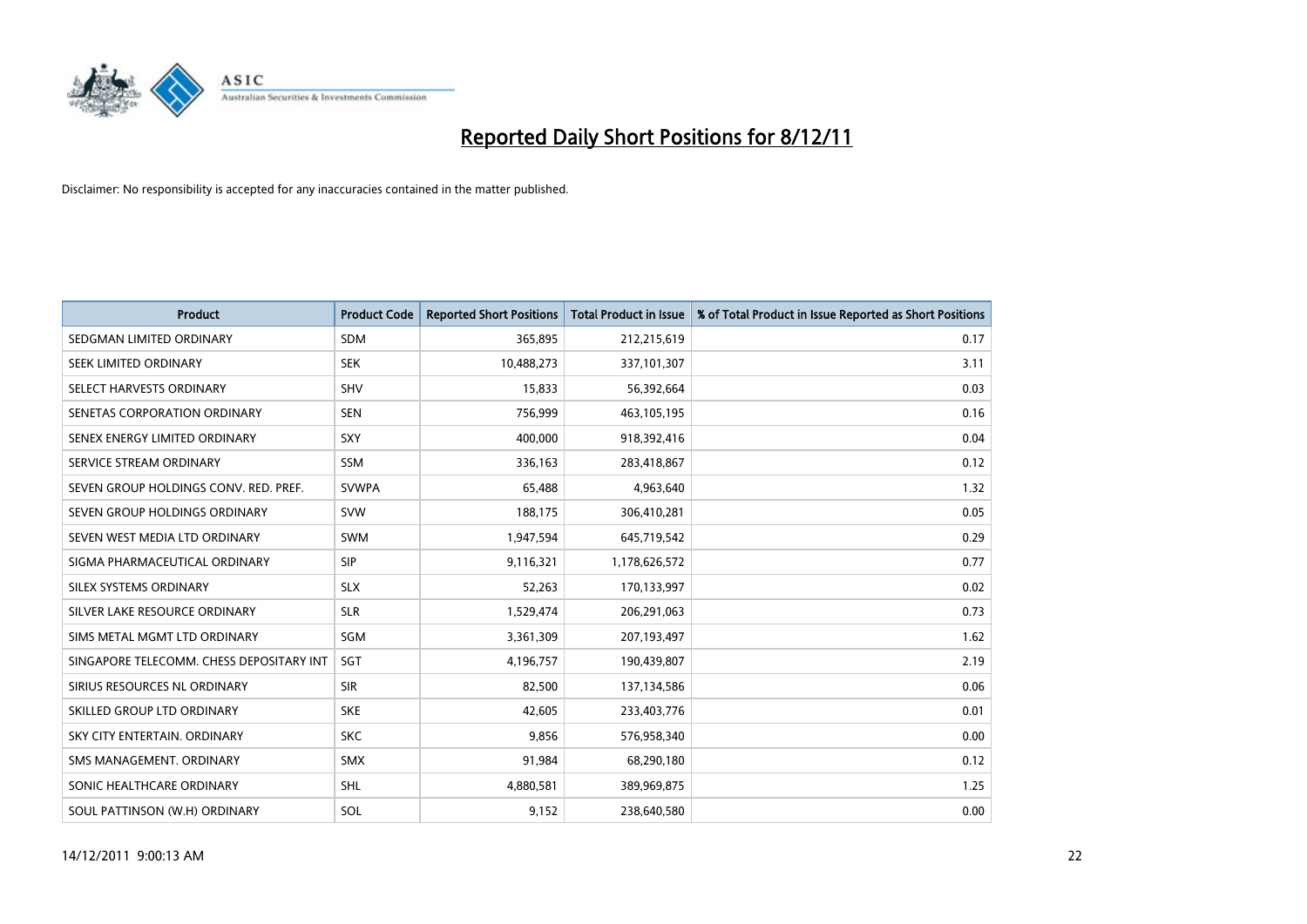

| <b>Product</b>                           | <b>Product Code</b> | <b>Reported Short Positions</b> | <b>Total Product in Issue</b> | % of Total Product in Issue Reported as Short Positions |
|------------------------------------------|---------------------|---------------------------------|-------------------------------|---------------------------------------------------------|
| SOUTH BOULDER MINES ORDINARY             | <b>STB</b>          | 117,258                         | 87,115,688                    | 0.13                                                    |
| SP AUSNET STAPLED SECURITIES             | <b>SPN</b>          | 3,102,765                       | 2,850,932,204                 | 0.10                                                    |
| SPARK INFRASTRUCTURE STAPLED NOTE & UNIT | SKI                 | 16,138,934                      | 1,326,734,264                 | 1.21                                                    |
| SPDR 200 FUND ETF UNITS                  | <b>STW</b>          | 8                               | 51,878,556                    | 0.00                                                    |
| SPECIALTY FASHION ORDINARY               | <b>SFH</b>          | 642,512                         | 192,086,121                   | 0.34                                                    |
| SPOTLESS GROUP LTD ORDINARY              | <b>SPT</b>          | 974,624                         | 265,454,407                   | 0.36                                                    |
| ST BARBARA LIMITED ORDINARY              | <b>SBM</b>          | 5,464,772                       | 325,615,389                   | 1.69                                                    |
| STAGING CONNECTIONS ORDINARY             | <b>STG</b>          | 2,917,189                       | 78,317,726                    | 3.72                                                    |
| STANMORE COAL LTD ORDINARY               | <b>SMR</b>          | 17,231                          | 89,791,402                    | 0.02                                                    |
| STARPHARMA HOLDINGS ORDINARY             | SPL                 | 624,079                         | 277,804,020                   | 0.21                                                    |
| STH AMERICAN COR LTD ORDINARY            | SAY                 | 9,200                           | 257,785,604                   | 0.00                                                    |
| STHN CROSS MEDIA ORDINARY                | <b>SXL</b>          | 1,032,909                       | 705,766,444                   | 0.13                                                    |
| STOCKLAND UNITS/ORD STAPLED              | SGP                 | 17,897,931                      | 2,316,509,153                 | 0.75                                                    |
| STRAITS RES LTD. ORDINARY                | SRO                 | 489,969                         | 324,796,141                   | 0.15                                                    |
| <b>STW COMMUNICATIONS ORDINARY</b>       | SGN                 | 240,358                         | 363,403,799                   | 0.06                                                    |
| SUNCORP GROUP LTD ORDINARY               | <b>SUN</b>          | 7,462,740                       | 1,286,600,980                 | 0.57                                                    |
| SUNDANCE ENERGY ORDINARY                 | <b>SEA</b>          | 118,038                         | 277,098,474                   | 0.04                                                    |
| SUNDANCE RESOURCES ORDINARY              | <b>SDL</b>          | 4,591,935                       | 2,918,672,169                 | 0.16                                                    |
| SUNLAND GROUP LTD ORDINARY               | <b>SDG</b>          | 26,203                          | 201,578,526                   | 0.01                                                    |
| SUPER RET REP LTD ORDINARY               | <b>SUL</b>          | 1,164,216                       | 194,754,593                   | 0.57                                                    |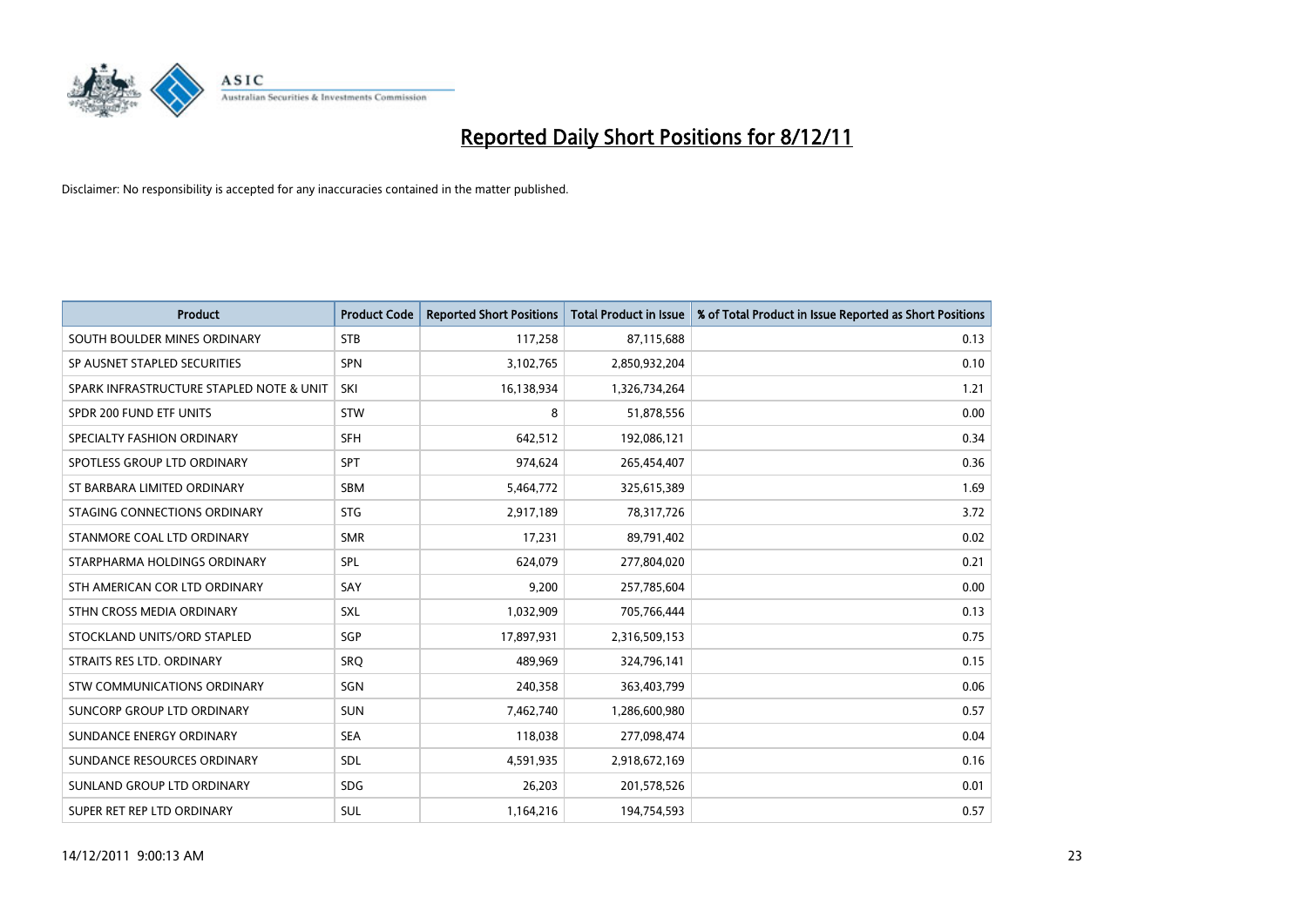

| <b>Product</b>                       | <b>Product Code</b> | <b>Reported Short Positions</b> | <b>Total Product in Issue</b> | % of Total Product in Issue Reported as Short Positions |
|--------------------------------------|---------------------|---------------------------------|-------------------------------|---------------------------------------------------------|
| SWICK MINING ORDINARY                | <b>SWK</b>          | 1.548                           | 236,724,970                   | 0.00                                                    |
| SYMEX HOLDINGS ORDINARY              | <b>SYM</b>          | 6,633                           | 191,593,493                   | 0.00                                                    |
| TABCORP HOLDINGS LTD ORDINARY        | <b>TAH</b>          | 3,515,544                       | 712,805,880                   | 0.48                                                    |
| TALENT2 INTERNATION ORDINARY         | <b>TWO</b>          | 7                               | 147,403,701                   | 0.00                                                    |
| TANAMI GOLD NL ORDINARY              | <b>TAM</b>          | 77,944                          | 260,997,677                   | 0.03                                                    |
| TAP OIL LIMITED ORDINARY             | <b>TAP</b>          | 916,420                         | 240,995,311                   | 0.39                                                    |
| TASSAL GROUP LIMITED ORDINARY        | <b>TGR</b>          | 59,686                          | 146,304,404                   | 0.03                                                    |
| TATTS GROUP LTD ORDINARY             | <b>TTS</b>          | 11,890,276                      | 1,340,758,701                 | 0.88                                                    |
| TELECOM CORPORATION ORDINARY         | <b>TEL</b>          | 8,920,626                       | 1,925,409,580                 | 0.45                                                    |
| TELSTRA CORPORATION, ORDINARY        | <b>TLS</b>          | 27,074,115                      | 12,443,074,357                | 0.20                                                    |
| TEN NETWORK HOLDINGS ORDINARY        | <b>TEN</b>          | 44,242,414                      | 1,045,236,720                 | 4.24                                                    |
| TERANGA GOLD CORP CDI 1:1            | <b>TGZ</b>          | 107,978                         | 156,228,063                   | 0.06                                                    |
| TFS CORPORATION LTD ORDINARY         | <b>TFC</b>          | 97,087                          | 279,621,829                   | 0.03                                                    |
| THAKRAL HOLDINGS GRP ORDINARY/UNIT   | <b>THG</b>          | 2                               | 585,365,014                   | 0.00                                                    |
| THE REJECT SHOP ORDINARY             | <b>TRS</b>          | 1,160,123                       | 26,071,170                    | 4.43                                                    |
| THOR MINING PLC CHESS DEPOSITARY 1:1 | <b>THR</b>          | 2,307                           | 222,489,120                   | 0.00                                                    |
| THORN GROUP LIMITED ORDINARY         | <b>TGA</b>          | 28,115                          | 146,091,970                   | 0.01                                                    |
| TIGER RESOURCES ORDINARY             | <b>TGS</b>          | 1,358,805                       | 671,110,549                   | 0.18                                                    |
| <b>TISHMAN SPEYER UNITS</b>          | <b>TSO</b>          | 78,401                          | 338,440,904                   | 0.02                                                    |
| TNG LIMITED ORDINARY                 | <b>TNG</b>          | 4,321                           | 284,803,062                   | 0.00                                                    |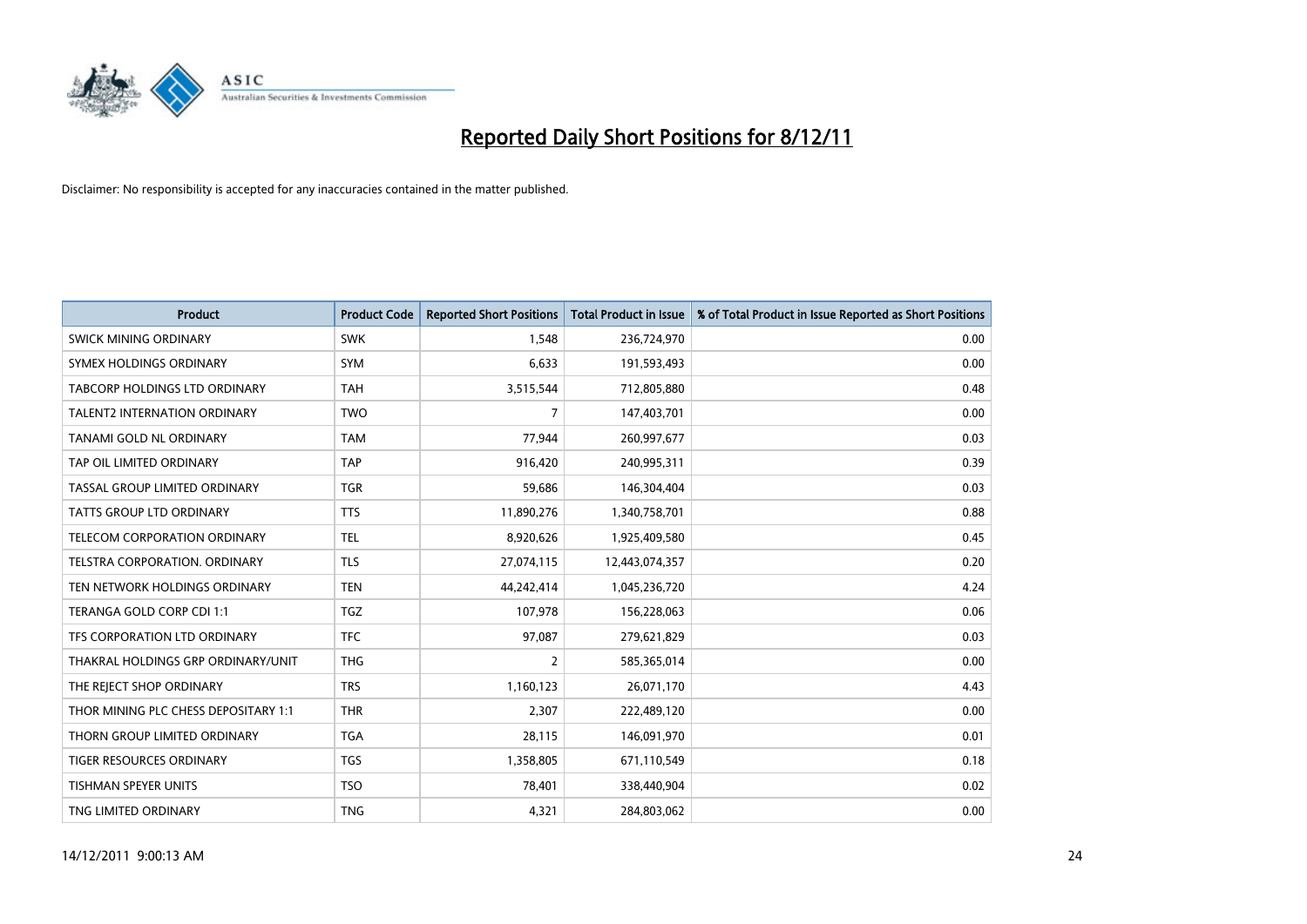

| <b>Product</b>                       | <b>Product Code</b> | <b>Reported Short Positions</b> | <b>Total Product in Issue</b> | % of Total Product in Issue Reported as Short Positions |
|--------------------------------------|---------------------|---------------------------------|-------------------------------|---------------------------------------------------------|
| TOLL HOLDINGS LTD ORDINARY           | <b>TOL</b>          | 20,562,116                      | 717,133,875                   | 2.87                                                    |
| TORO ENERGY LIMITED ORDINARY         | <b>TOE</b>          | 35,404                          | 975,436,676                   | 0.00                                                    |
| <b>TOWER LIMITED ORDINARY</b>        | <b>TWR</b>          | 689,519                         | 265,176,580                   | 0.26                                                    |
| TOX FREE SOLUTIONS ORDINARY          | <b>TOX</b>          | 15,801                          | 97,626,882                    | 0.01                                                    |
| TPG TELECOM LIMITED ORDINARY         | <b>TPM</b>          | 2,327,133                       | 793,808,141                   | 0.29                                                    |
| <b>TRANSFIELD SERVICES ORDINARY</b>  | <b>TSE</b>          | 1,683,717                       | 547,441,639                   | 0.30                                                    |
| TRANSPACIFIC INDUST, ORDINARY        | <b>TPI</b>          | 5,913,092                       | 1,578,209,025                 | 0.36                                                    |
| TRANSURBAN GROUP TRIPLE STAPLED SEC. | <b>TCL</b>          | 3,994,132                       | 1,451,447,154                 | 0.27                                                    |
| TREASURY WINE ESTATE ORDINARY        | <b>TWE</b>          | 12,784,231                      | 647,227,144                   | 1.97                                                    |
| TRINITY GROUP STAPLED SECURITIES     | <b>TCO</b>          | 3,419                           | 193,235,631                   | 0.00                                                    |
| TROY RESOURCES NL ORDINARY           | <b>TRY</b>          | 143,388                         | 88,509,823                    | 0.16                                                    |
| UGL LIMITED ORDINARY                 | UGL                 | 3,857,029                       | 166,047,171                   | 2.32                                                    |
| UNILIFE CORPORATION CDI 6:1          | <b>UNS</b>          | 211,172                         | 260,848,758                   | 0.08                                                    |
| <b>UXC LIMITED ORDINARY</b>          | <b>UXC</b>          | 11,851                          | 306,933,250                   | 0.00                                                    |
| <b>VDM GROUP LIMITED ORDINARY</b>    | <b>VMG</b>          | 11,116                          | 932,485,103                   | 0.00                                                    |
| VENTURE MINERALS ORDINARY            | <b>VMS</b>          | 76,475                          | 221,093,592                   | 0.03                                                    |
| VIEW RESOURCES LTD ORDINARY          | <b>VRE</b>          | 1,760                           | 881,953,670                   | 0.00                                                    |
| VIRGIN AUS HLDG LTD ORDINARY         | <b>VAH</b>          | 21,673,415                      | 2,210,197,600                 | 0.98                                                    |
| <b>VITA GROUP LTD ORDINARY</b>       | <b>VTG</b>          | 75,190                          | 142,499,800                   | 0.05                                                    |
| VITERRA INC CDI 1:1                  | <b>VTA</b>          | 3,828                           | 68,629,939                    | 0.01                                                    |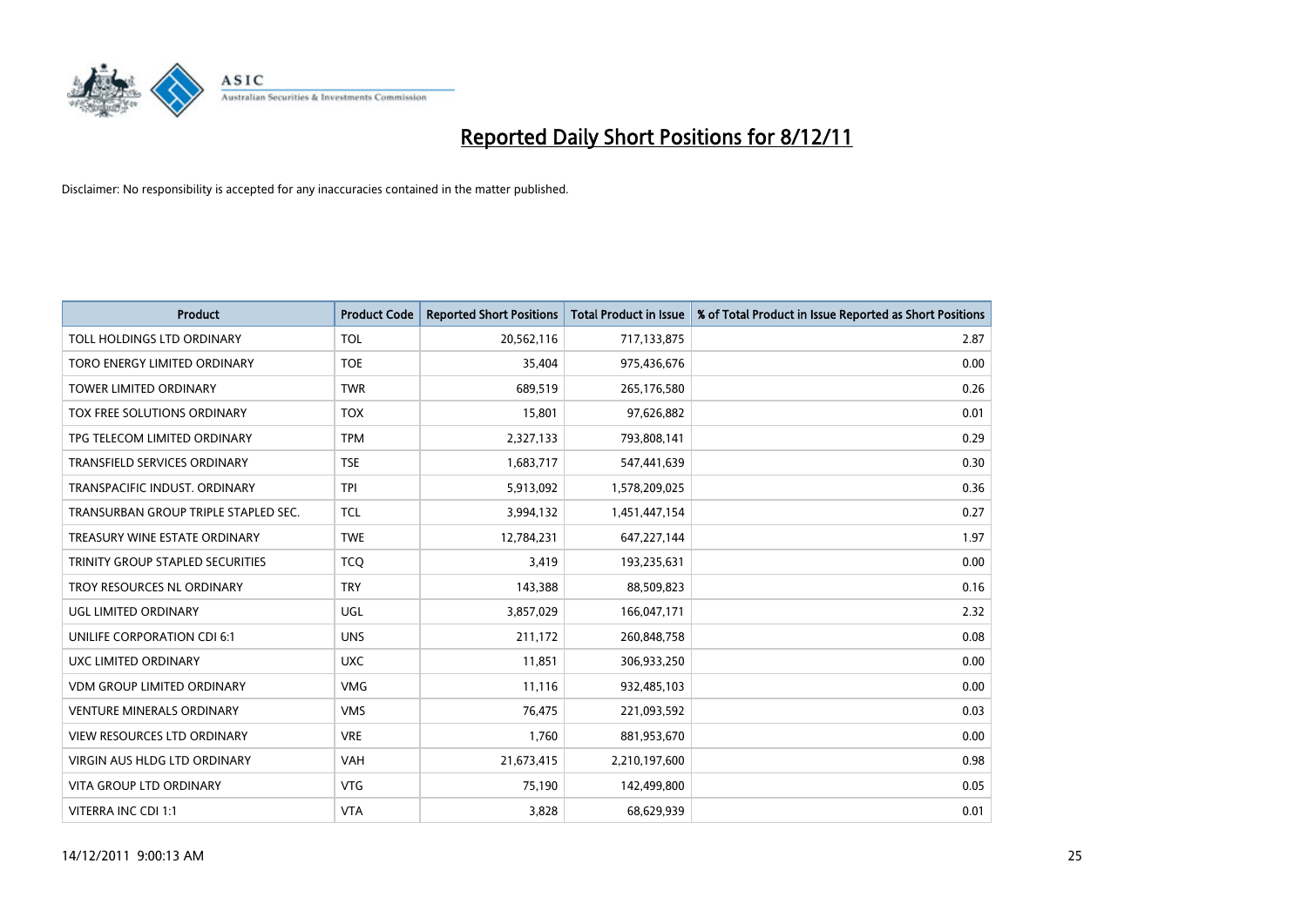

| <b>Product</b>                                | <b>Product Code</b> | <b>Reported Short Positions</b> | <b>Total Product in Issue</b> | % of Total Product in Issue Reported as Short Positions |
|-----------------------------------------------|---------------------|---------------------------------|-------------------------------|---------------------------------------------------------|
| <b>WATPAC LIMITED ORDINARY</b>                | <b>WTP</b>          | 16,461                          | 185,160,973                   | 0.00                                                    |
| <b>WDS LIMITED ORDINARY</b>                   | <b>WDS</b>          | 701                             | 144,740,614                   | 0.00                                                    |
| WEBIET LIMITED ORDINARY                       | <b>WEB</b>          | 52,512                          | 73,180,426                    | 0.07                                                    |
| <b>WESFARMERS LIMITED ORDINARY</b>            | <b>WES</b>          | 24,981,172                      | 1,005,896,289                 | 2.48                                                    |
| <b>WESFARMERS LIMITED PARTIALLY PROTECTED</b> | <b>WESN</b>         | 68,757                          | 151, 175, 873                 | 0.05                                                    |
| <b>WESTERN AREAS NL ORDINARY</b>              | <b>WSA</b>          | 8,869,740                       | 179,735,899                   | 4.95                                                    |
| WESTERN DESERT RES. ORDINARY                  | <b>WDR</b>          | 948                             | 207,477,648                   | 0.00                                                    |
| WESTFIELD GROUP ORD/UNIT STAPLED SEC          | <b>WDC</b>          | 8,521,137                       | 2,308,988,539                 | 0.33                                                    |
| WESTFIELD RETAIL TST UNIT STAPLED             | <b>WRT</b>          | 40,994,204                      | 3,054,166,195                 | 1.31                                                    |
| <b>WESTPAC BANKING CORP ORDINARY</b>          | <b>WBC</b>          | 62,200,895                      | 3,032,065,549                 | 2.03                                                    |
| WHITE ENERGY COMPANY ORDINARY                 | <b>WEC</b>          | 9,105,941                       | 316,104,241                   | 2.88                                                    |
| <b>WHITEHAVEN COAL ORDINARY</b>               | <b>WHC</b>          | 626,624                         | 494,535,082                   | 0.11                                                    |
| WHK GROUP LIMITED ORDINARY                    | <b>WHG</b>          | 34,642                          | 265,200,652                   | 0.01                                                    |
| <b>WILDHORSE ENERGY ORDINARY</b>              | <b>WHE</b>          | 26,413                          | 250,928,627                   | 0.01                                                    |
| WINDIMURRA VANADIUM ORDINARY                  | <b>WVL</b>          | 163,685                         | 154,278,674                   | 0.11                                                    |
| WOODSIDE PETROLEUM ORDINARY                   | <b>WPL</b>          | 1,118,980                       | 805,671,604                   | 0.11                                                    |
| WOOLWORTHS LIMITED ORDINARY                   | <b>WOW</b>          | 3,108,134                       | 1,225,242,083                 | 0.24                                                    |
| WORLEYPARSONS LTD ORDINARY                    | <b>WOR</b>          | 3,116,621                       | 241,707,281                   | 1.28                                                    |
| <b>WOTIF.COM HOLDINGS ORDINARY</b>            | <b>WTF</b>          | 13,275,018                      | 211,255,444                   | 6.27                                                    |
| YTC RESOURCES ORDINARY                        | <b>YTC</b>          | 37,588                          | 249,224,334                   | 0.02                                                    |